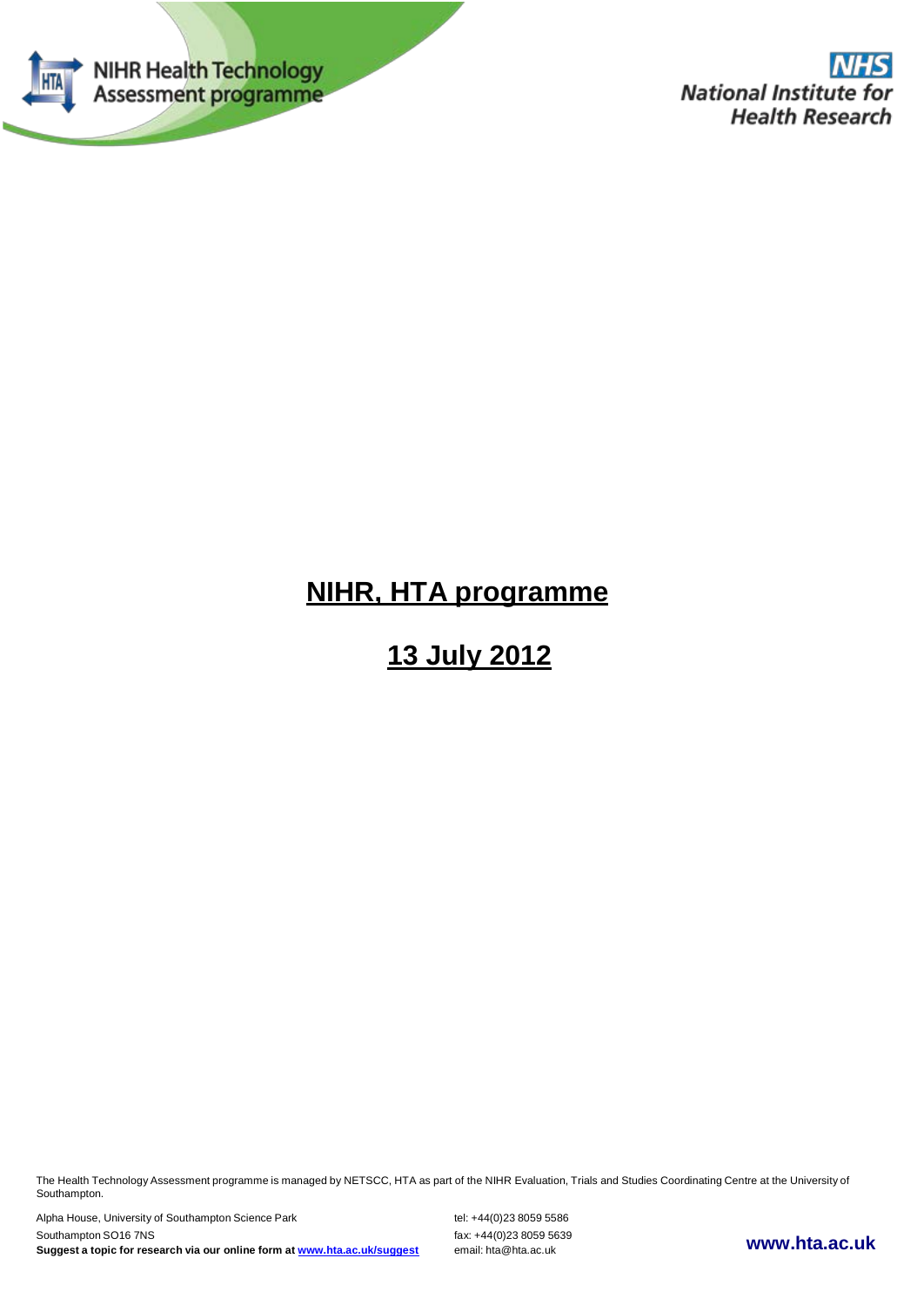# Title

Non pharmacological interventions for Attention-Deficit/Hyperactivity Disorder (ADHD) delivered in school settings: A systematic review of quantitative and qualitative research

## Version/Date

v4 / 24<sup>th</sup> May 2012

# 1. Project Team

Tamsin Ford – Clinical Senior Lecturer

Jo Thompson-Coon – Research Fellow in Health Services Research

Ruth Garside – Senior Lecturer in Evidence Synthesis

Michelle Richardson – Research Fellow

Darren Moore – Associate Research Fellow

Ruth Gwernan-Jones – Associate Research Fellow

Ken Stein – Deputy Director, Peninsula Collaboration for Leadership in Applied Health

Research and Care (PenCLAHRC)

Stuart Logan – Cerebra Professor of Paediatric Epidemiology

Tamsin Newlove-Delgado – Academic Speciality Registrar in Public Health

Morwenna Rogers – Information Specialist

Chris Cooper – Information Specialist

Christopher Morris – Senior Research Fellow in Child Health

Eric Taylor – Emeritus Professor of Child and Adolescent Psychiatry

Brahm Norwich – Professor of Educational Psychology and Special Educational Needs

Obioha Ukoumunne – Senior Lecturer in Medical Statistics

Catherine Shotton – Member of Family Faculty, Cerebra Research Unit

Will Pritchard – Professional Lead (Behaviour), Devon Learning Development Partnership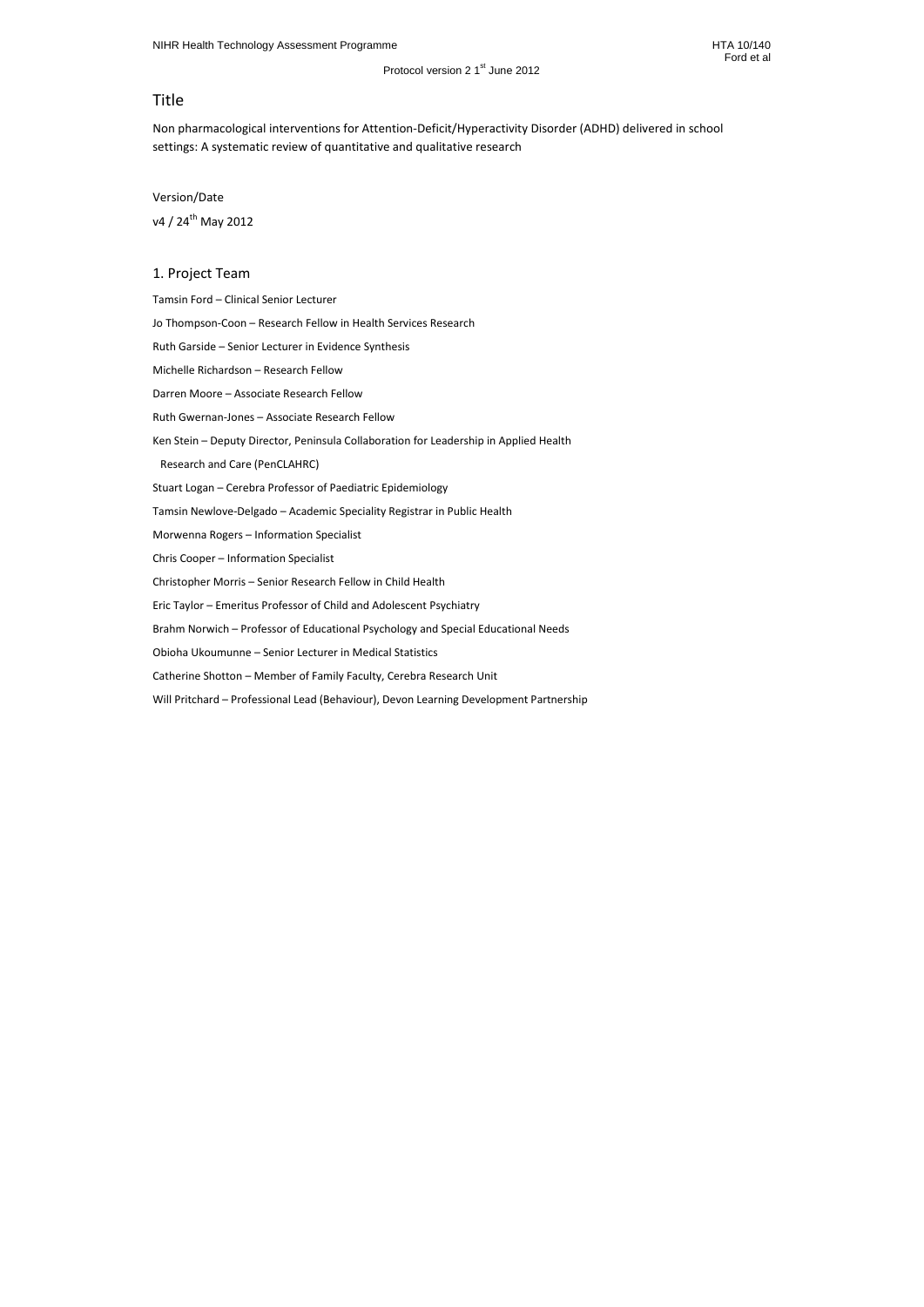Attention Deficit Hyperactivity Disorder (ADHD) is a neurodevelopmental disorder characterised by age-inappropriate levels of inattention, hyperactivity and impulsivity<sup>1</sup>. These behaviours are present early in life and cause impairment before age seven years<sup>2</sup>. Historically, this behaviour was considered the result of brain damage or 'minimal brain dysfunction' (MBD). However, research into the causes of behaviour problems in childhood during the twentieth century left this explanation unsubstantiated<sup>3</sup>. Several causal factors have been suggested to contribute to the onset and maintenance of ADHD. These include genetic factors, psychosocial factors, complications in pregnancy and delivery, environmental factors such as prenatal cigarettes or alcohol and diet4-6. Heritability is a major factor and appears to contribute approximately 75% of the aetiology of ADHD<sup>7</sup>. No large single gene effect has been isolated but the DRD4 and DRD5 genes appear to be involved<sup>8</sup>.

1.1 Expert Advisory Group Rebecca Whear – Research Fellow Paul Cooper – Professor of Education Tracy Elliott – Head of Research and Education at Cerebra Carolyn Webster Stratton – Clinical Psychologist Kapil Sayal - Clinical Senior Lecturer in Child and Adolescent Psychiatry

## 2. Background

## 2.1 Description of the condition

Attention-deficit hyperactivity disorder (ADHD) is one of the most common mental health disorders in childhood. The worldwide prevalence of ADHD is estimated at 5% for children under 18 years of age<sup>11</sup>, with 3-16% of children displaying symptoms of ADHD<sup>12</sup>. Prevalence in the UK was found to be 3.62% for boys and 0.85% for girls, in a sample of over 10,000 children aged 5-15<sup>13</sup>. Although boys are more commonly identified than girls, the ratio varies between two to nine boys to one girl, depending on the ADHD type<sup>9</sup> and whether prevalence is based on clinical or epidemiological populations<sup>14</sup>. Age differences and socio-economic status have also shown to be associated with prevalence <sup>15</sup>. Although prevalence does decline with age, a significant number of young people will continue to experience symptoms into adulthood<sup>4</sup>.

The conception of ADHD as a behavioural disorder has changed over time and differs between locations. In the 1970s, ADHD was known as hyperkinesis; and in the 1980s, as Attention Deficit Disorder (ADD). ADD could be diagnosed with or without hyperactivity. Currently, the condition is referred to as ADHD, although different diagnoses can be made. The Diagnostic and Statistical Manual of Mental Disorders (DSM-IV)<sup>9</sup> divides ADHD into three subtypes according to the nature of the symptoms. These are: 1) a predominantly inattentive subtype (ADHD-Inattentive); 2) a predominantly hyperactive-impulsive subtype (ADHD-Hyperactive-Impulsive); and 3) a combined inattentive and hyperactive-impulsive subtype (ADHD-Combined). The International Classification of Diseases (ICD-10) chooses to refer to developmentally inappropriate levels of inattention, hyperactivity and impulsivity as hyperkinetic disorder $10$ . The diagnosis for hyperkinetic disorder is more restrictive and inattention, hyperactivity and impulsivity must all be present; so it represents a more extreme subsample of the DSM-IV 'combined-type' ADHD. Still in Europe 'ADHD' has become the diagnostic phrase most commonly used in practice, even when the more restrictive ICD criteria are being used.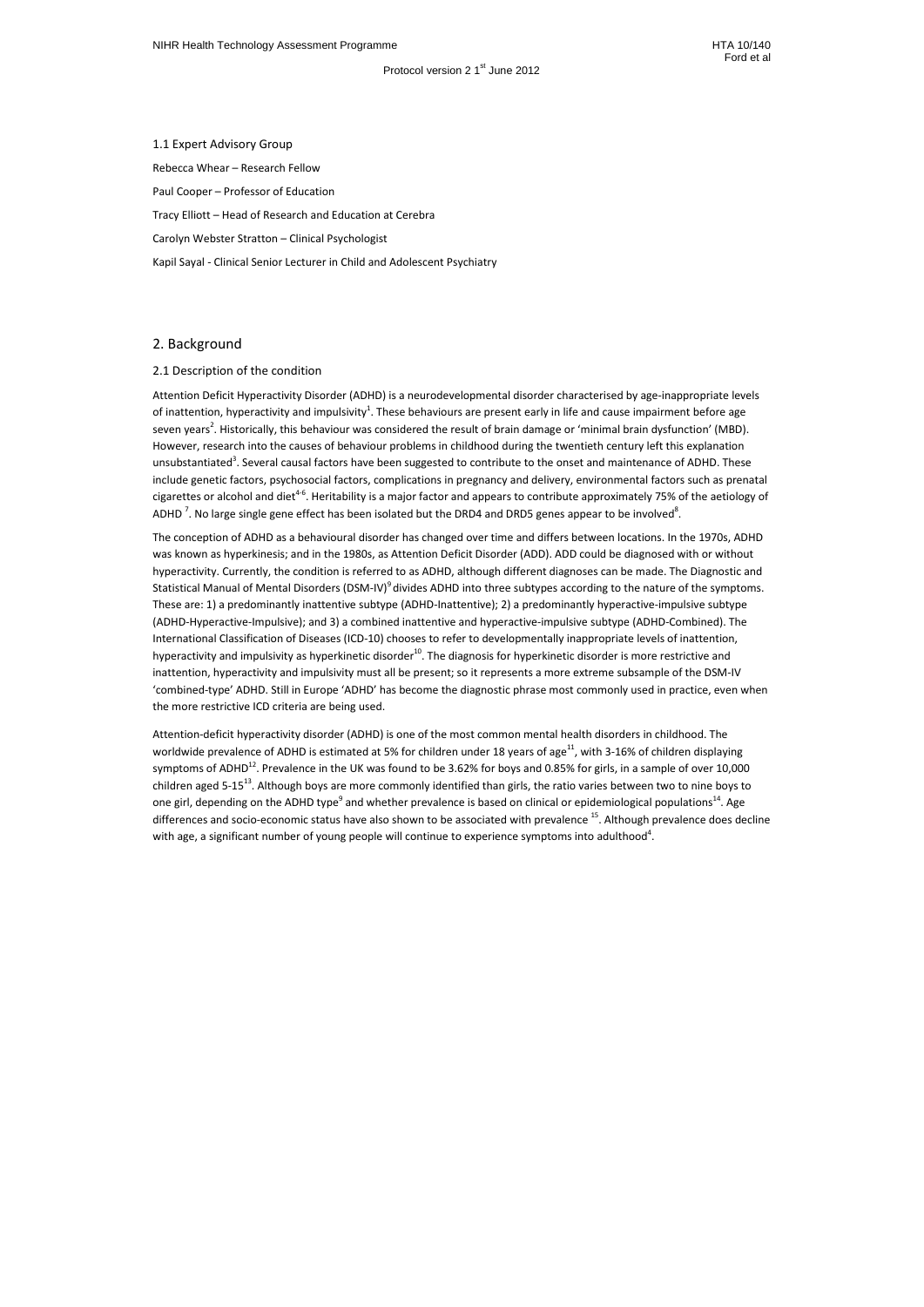Children with ADHD can have academic impairments, social dysfunction and low self-esteem  $(16-17)$ . ADHD is frequently comorbid with other developmental disorders, including conduct disorder and oppositional defiance disorder<sup>18</sup> and mental health disorders such as anxiety and depression $14,5$ . Those with ADHD are more likely to underachieve educationally, are less likely to be employed full time, and more likely to have a low household income than age and gender matched controls<sup>19</sup>. Many children with ADHD have difficulties with social interaction, affecting their relationship with their parents, relatives, and friends, as well as practitioners at school<sup>20</sup>. As many as two in three of all individuals with ADHD in the general population meet criteria for at least two additional DSM-III-R diagnoses, meaning that young children with ADHD often experience several different types of psychiatric/developmental problems<sup>21</sup>.

Because of its prevalence and at times refractory course, childhood ADHD results in considerable costs for society<sup>31</sup>. Several studies of the cost effectiveness of pharmacological ADHD interventions have been undertaken. In the United Kingdom, Gilmore and Milne<sup>32</sup> examined the cost effectiveness of different medications from the perspective of the National Health Service (NHS), finding methylphenidate to be the most cost-effective. The UK National Institute of Clinical Excellence (NICE) estimated the cost per quality-adjusted life year (QALY) gained by methylphenidate at £9,200 to £14,600<sup>33</sup>. Cost effectiveness studies have compared medication to behavioural treatment and combined treatments, often finding in favour of medication alone (e.g. ref. 34). By comparison there is a lack of reported cost effectiveness studies of school based non-pharmacological interventions for ADHD.

At present, the most common approaches to the treatment of ADHD are medication and/or psychological or behavioural interventions. The most frequently used treatments, and those with the largest evidence-base, are the stimulant medications, methylphenidate and dexamfetamine<sup>22</sup>, but they remain controversial<sup>23</sup>. Meta-analyses of stimulant medications have shown them to be effective in decreasing the symptoms of behaviour and inattention although their effectiveness on cognition and achievement are more modest<sup>24-25</sup>. However, the effects do not appear to last once stimulants are no longer used<sup>26</sup> and as many as 30% of children do not respond to stimulants<sup>27</sup>. Stimulants are associated with side effects such as decreased appetite, weight loss, insomnia, stomach ache, headache and irritability<sup>28</sup>. There are also concerns that stimulants may also cause longer term adverse effects such as decreased growth, an increased risk of substance abuse, and may worsen comorbid symptoms such as tics<sup>5</sup>. While it is widely accepted that intervention in ADHD should be based on multimodal treatment<sup>28</sup>, some research has suggested that adding psychosocial interventions to medication does not improve outcomes significantly<sup>29-</sup> 30 .

Non-pharmacological interventions are an important part of any comprehensive plan for the treatment of ADHD<sup>28</sup>. They can take the form of behavioural, cognitive, social skills and academic interventions, and be delivered through the parents, teachers or other professionals or be directly child-focussed.

Large reviews have considered a range of psychosocial ADHD interventions, including the effectiveness of school-based interventions for ADHD. Meta-analysis has shown that contingency management strategies and academic interventions are more effective for behaviour change than cognitive behavioural strategies<sup>35</sup>. SIGN's<sup>36</sup> national clinical guideline reports that short term effects of school interventions are limited to the period when the intervention is in effect. Abramowitz and O'Leary<sup>37</sup> found that a range of educational changes can increase concentration levels in students with ADHD. Although in the short term school-based behavioural interventions can improve targeted behaviours, they have been found less useful in reducing the core symptoms of ADHD, including inattention, hyperactivity or impulsivity<sup>29</sup>. Individual differences in the expression of ADHD across children means that the SIGN guideline recommends individualised school intervention programmes including behavioural and educational interventions <sup>36</sup>.

## 2.2 Interventions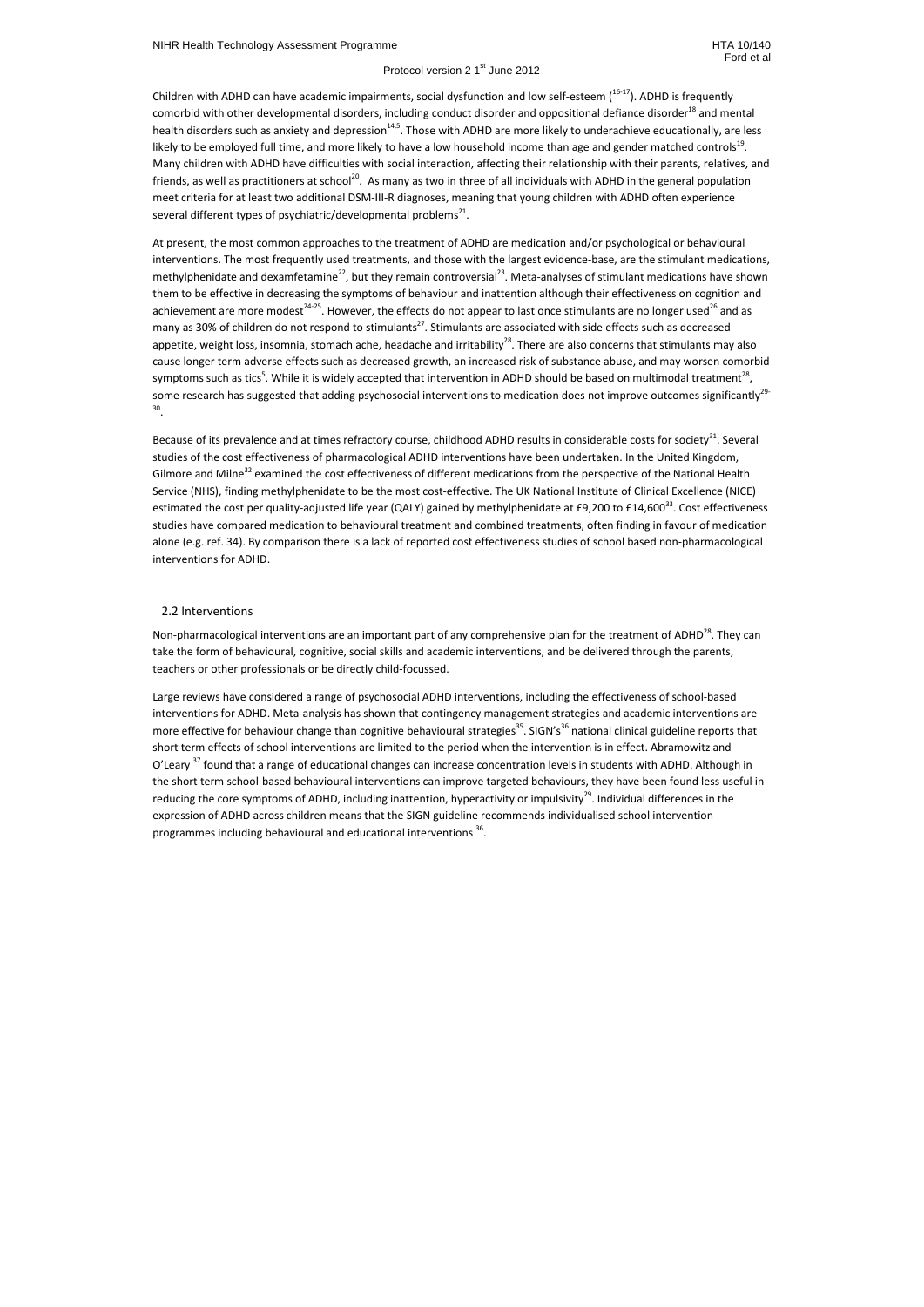The NICE clinical practice guideline<sup>38</sup>, developed after a large systematic clinical review, found that teacher-led interventions, such as giving effective commands, have large beneficial effects on conduct problems of children with ADHD. The guideline recommended that the Department for Education should consider providing more education to trainee teachers about ADHD by working with the Teaching Agency and relevant health service organisations to produce training programmes and guidance for supporting children with ADHD and then teachers who have received training about ADHD and its management should provide behavioural interventions in the classroom to help children and young people with ADHD. NICE recommend further research into the effect of providing training in behavioural management of ADHD for teachers, and the effectiveness of interventions by subtype of ADHD, as well as the identification and referral in schools of children with ADHD-related problems.

DuPaul and Eckert's<sup>35</sup> meta-analysis of school based interventions in ADHD is a rare example of a review focussed specifically on interventions in the school setting. The meta-analysis indicated that school-based interventions for children with ADHD lead to significant behavioural effects, although this review is now very dated. Academic and contingency management interventions appeared to be more effective than cognitive-behavioural interventions for improving classroom behaviour. Pelham and Fabiano's<sup>39</sup> literature review considered psychosocial treatments including those in settings outside of school, such as parent training. The general effectiveness of behavioural treatments in various settings including schools was the subject of a more recent meta-analysis<sup>31</sup>. The majority of included studies were not located in schools. But the meta-analysis concluded that behavioural modification was highly effective. The meta-analysis did not include effect sizes for school based interventions alone and did not give published effect sizes for different outcome measures across all study types. The outcome measure appears to be important in determining the effect of school-based interventions. Pelham et al.<sup>40</sup> compared a contingency management intervention to methylphenidate or both treatments and reported effect sizes that were four to five times greater for the effectiveness of the educational intervention for classroom rule violations than for teacher ratings of ADHD behaviours.

A key concern for this review is to identify the key components of both teacher-delivered and wider non-pharmacological interventions taking place in this setting, and to be able to specify which are most effective, as well as to explore which complex factors within a school can contribute to or limit their success through the explicit systematic inclusion of qualitative research. We aim to produce an overarching narrative synthesis that draws on both quantitative and qualitative research evidence.

## 2.3 Why is this review important?

Non-pharmacological interventions are an important part of any comprehensive plan for the treatment of ADHD. They can take the form of behavioural, cognitive, social skills and academic approaches, and be delivered through parents, teachers or other professionals. As outlined above, few published reviews have considered the effectiveness of non-pharmacological interventions. Furthermore a gap remains for a systematic review that considers the effectiveness, cost effectiveness and associated factors for such non-pharmacological interventions that are delivered in school settings.

Evidence of the effectiveness and cost-effectiveness of these interventions within a school setting can identify implications for commissioning of appropriate services. Our approach, which will include identification of the contribution, mechanisms and barriers and facilitators of outcome from multi-component interventions, will provide a more specific and valuable basis for the development of policy in this area than has been available before.

The results of this review offer the potential to recommend particular components of interventions for use in particular school contexts. Through a more detailed consideration of the component parts of effective and ineffective interventions,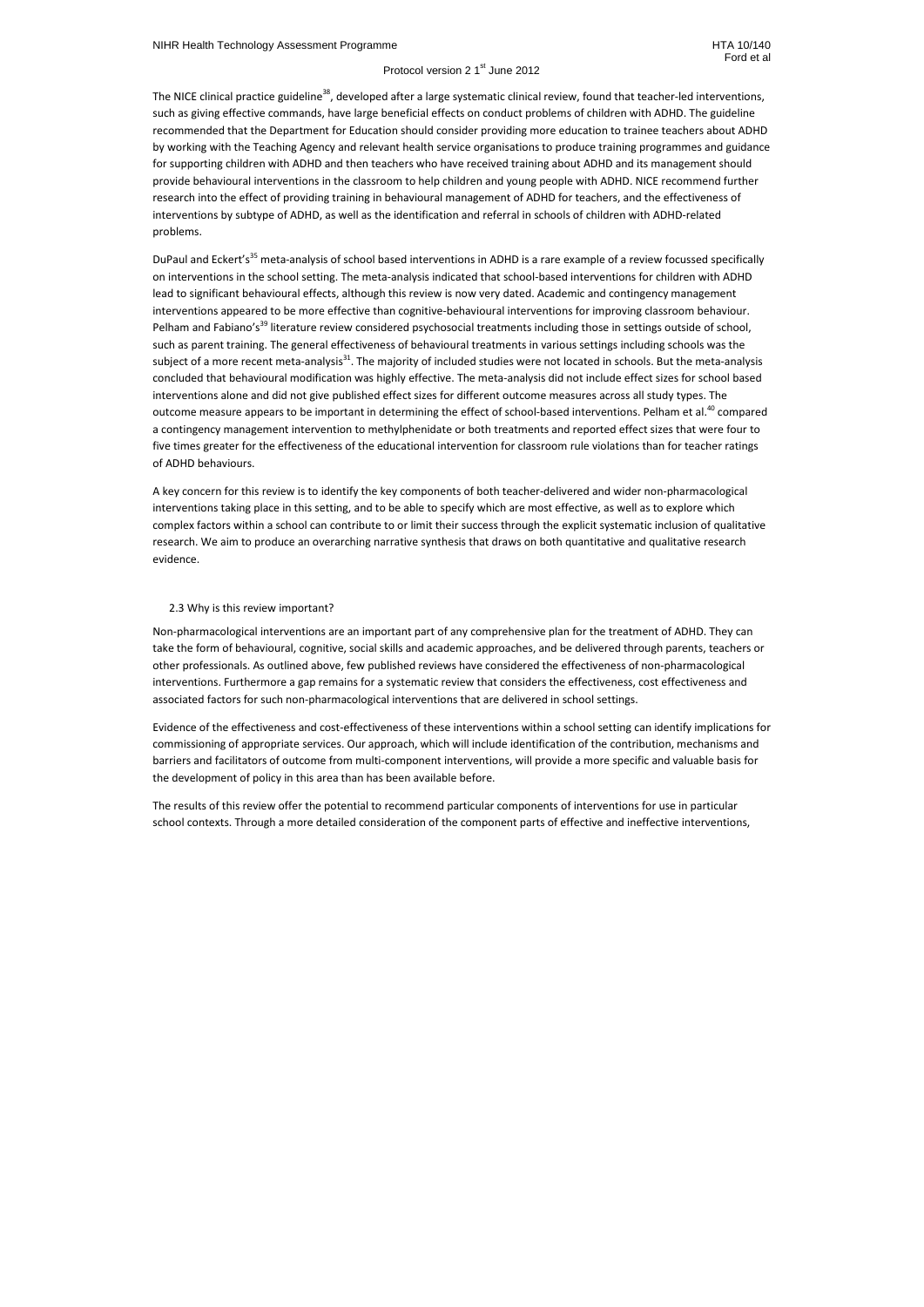which has been neglected in the reviews cited above, more informed implications for practice can be given. Through considering relevant qualitative research this review will be able to offer interpretation of why particular interventions are effective and what factors operate as catalysts and barriers to efficacy. The review can also identify any significant areas of uncertainty with regard to school-based interventions for ADHD and recommend future research needed to address them.

# 3. Objectives and research questions

The aim of this systematic review is to evaluate non-pharmacological interventions delivered in school settings for children with, or at risk of, ADHD and, crucially, to explore the factors that may enhance, or limit, the beneficial delivery of such interventions.

The review will address the following research questions:

1) What are the effects of non-pharmacological interventions for ADHD delivered in the school setting on ADHD behaviour and social and academic functioning in children with or at risk of ADHD?

2) What is the cost-effectiveness of non-pharmacological interventions for ADHD delivered in the school setting?

3) What are the factors that may enhance, or militate against, the success of ADHD interventions in school settings?

4) How do schools best contribute to the effectiveness of non-pharmacological interventions for children with ADHD, in school settings?

5) What are the effects of such interventions on other aspects of social, family or institutional functioning?

# 4. Organisation of reviews

We will use formal methods of narrative synthesis outlined by Popay and colleagues<sup>41</sup> to bring together the findings of the qualitative and quantitative reviews. Narrative synthesis is a method of synthesising quantitative and qualitative findings about effectiveness *and* implementation and which relies on text to "tell the story" of such findings<sup>41,42</sup>. A number of possible tools and techniques are offered as mechanisms for manipulating, analysing and comparing the results of studies from studies in a review. We will select the appropriate approaches in response to the identified findings. A 'theory of change', which may be explicit or implicit in the intervention descriptions, will be identified which relates to how, why and for whom an intervention works. The narrative synthesis' focus upon intervention's theory of change can contribute to the interpretation

 The project will have five components brought together with an overarching narrative synthesis. There will be four systematic reviews and a mapping exercise. We will undertake two quantitative reviews of the effectiveness and cost effectiveness of relevant interventions, and two reviews of qualitative research to explore the experience of ADHD in school among children, their parents and teachers, and the attitudes and experiences of parents, children, teachers and others involved in delivery, towards specific ADHD interventions in schools. The mapping exercise will consider the nature of included interventions and seek to understand similarities and differences between identified programmes, allowing us to understand the types of components of interventions related to effectiveness.

## 4.1 Narrative synthesis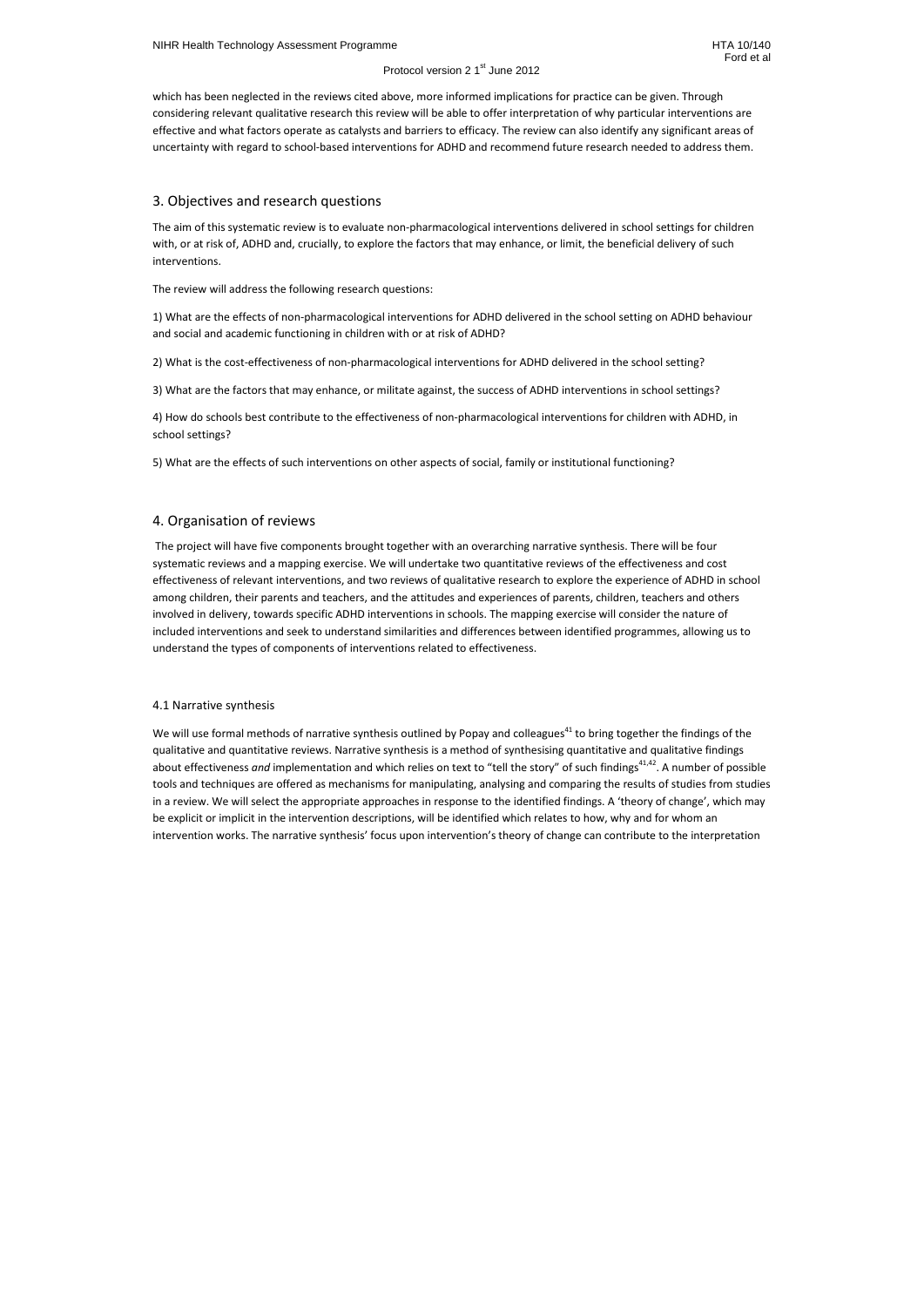of both the quantitative and qualitative reviews' findings and will be valuable in assessing how widely applicable those findings may be $^{41}$ .

## Protocol version 2 1<sup>st</sup> June 2012

A descriptive paragraph on each study may be the starting point for the preliminary synthesis. This is produced so that the same information, recorded in the same order, is given for each study. To facilitate this step, a number of additional strategies may be used, such as grouping the studies according to elements such as study design, the type of intervention under study, its context, populations, type of outcome measures and so on. Tabulation can also assist synthesis, and data extracted from included studies may be tabulated to produce the initial descriptions. For numeric data, information will be presented in a common rubric where possible (for example, all results expressed as odds ratios).

Differences in study results, whether from quantitative or qualitative research, may be explained by heterogeneity in study participants, outcomes or design. The theory of change developed at the beginning of the project may help plausible explanations for such differences to be constructed. For quantitative studies, results may be plotted in a number of different ways to assist the exploration of relationships between findings and study aspects such as population or study design. Traditional tools used to pool data through meta-analysis, such as forest plots (to present individual study, and pooled effect sizes), l'Abbe plots (plotting event rates in the treatment group against those in the control group) and funnel plots (whose plots of study size and treatment effect can be used to explore potential publication bias), are seen as part of this process.

Various techniques can be used to explore within-study and between-study relationships. Visual tools include ideas webbing (spider diagrams) and concept mapping (using diagrams and flow charts to represent relationships between and within studies that are being explored by the reviewer), and textual case descriptions, and triangulation (to consider how methodological and theoretical approaches may have impacted on the outcomes). The exact choices of methods will be developed through the synthesis process and reasons for our choices recorded and reported.

This protocol outlines the methods for the quantitative reviews and qualitative reviews separately. Within the sections below, focussing on the quantitative and qualitative reviews respectively, inclusion criteria are considered separately for each review. The review methods are considered together for the quantitative and qualitative reviews, differences across each individual review being highlighted in these sections.

## 5. Quantitative reviews

The two quantitative reviews address the research questions:

1) What are the effects of non-pharmacological interventions for ADHD delivered in the school setting on ADHD behaviour and social and academic functioning in children with or at risk of ADHD?

2) What is the cost-effectiveness of non-pharmacological interventions for ADHD delivered in the school setting?

## 5.1 Methods

Firstly the inclusion criteria for *review 1: The effectiveness of non-pharmacological interventions delivered in the school setting for children with or at risk of ADHD*, is outlined: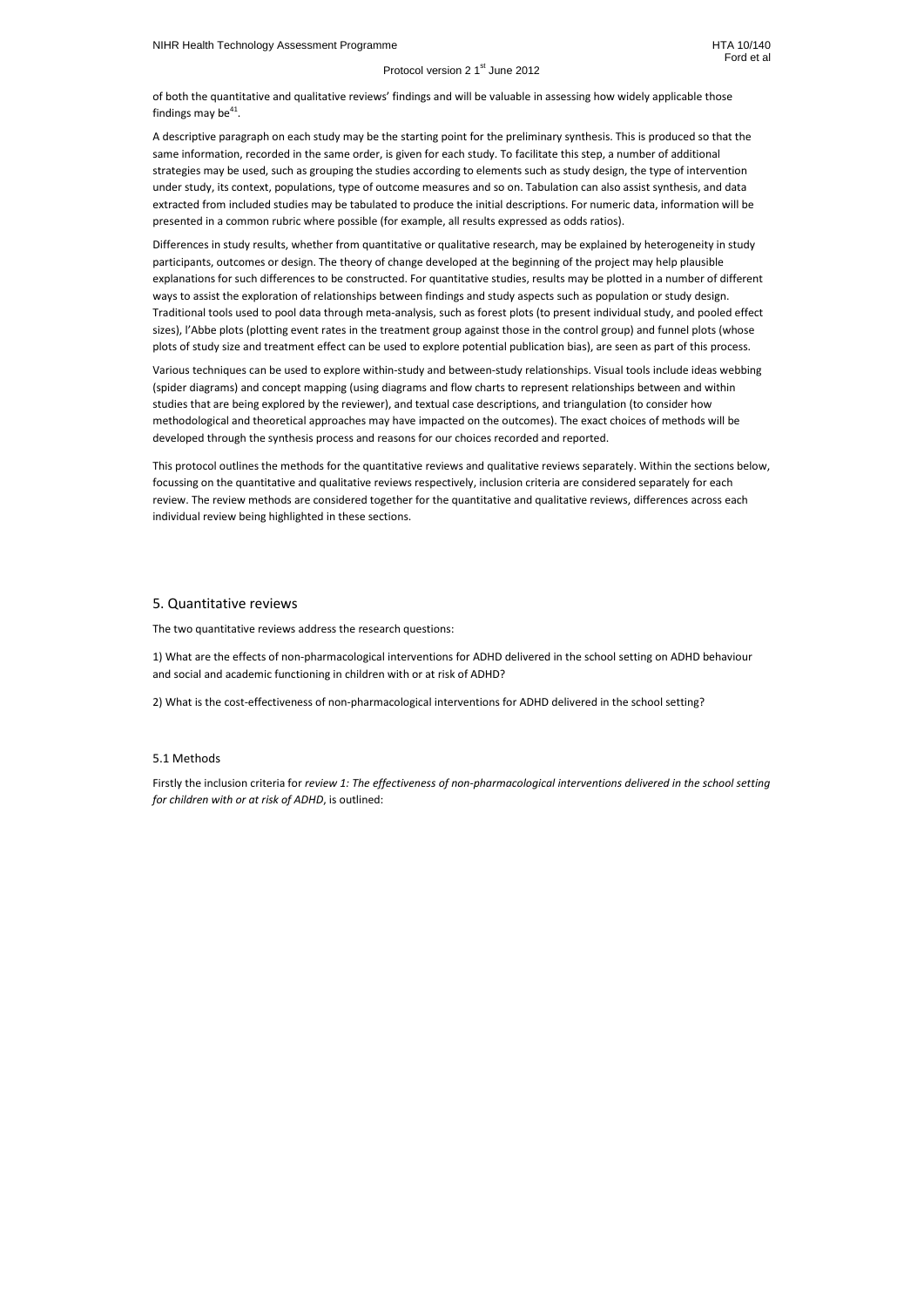5.1.1 Review 1 Inclusion criteria for considering relevance of studies

#### *Study design*

Children and adolescents with ADHD will have been diagnosed with Attention Deficit Hyperactivity Disorder (ADHD) or Hyperkinetic Disorder according to established diagnostic criteria: ADHD or ADD as determined by DSM-III<sup>43-44</sup> or DSM-IV criteria<sup>45,1</sup>; Hyperkinetic Disorder as determined by ICD-9 or ICD-10 criteria<sup>46</sup>.

Designs that will be included are randomised controlled trials (RCTs), quasi randomised controlled trials, cluster randomised controlled trials and other comparative study designs including within-subjects. Given the barriers to using RCTs in the schoolbased setting of the interventions and studies we will commence the review with the widest feasible scope in terms of study design.

Children and adolescents at risk of ADHD will be defined by scores above a defined cut-off point about a validated, standardised measure such as Conner's rating scale<sup>47</sup>, Child behaviour checklist (CBCL<sup>48</sup>), Strengths and Difficulties Questionnaire (SDQ<sup>49</sup>), SNAP ADHD total<sup>50</sup>, Dupaul ADHD rating scale<sup>51</sup> and the Rutter A scale<sup>52</sup>.

#### *Population*

Children aged between 4 and 18 years, with or at risk of ADHD.

Children with ADHD commonly have co-morbid psychological and learning difficulties. Studies on children with co-morbid difficulties will be included but we may stratify our results if the analysis suggests that impact may vary with co-morbidity.

Studies which described participants as having mental retardation (i.e., IQ < 70) or brain damage will be excluded.

#### *Interventions*

Non-pharmacological interventions delivered to children with or at risk of ADHD with at least some unique elements delivered in an educational setting. The aim of the intervention will be to affect child-focussed outcomes related to core ADHD symptoms, and socio-emotional and academic competence. Examples of relevant interventions include Incredible Years Classroom Dina course<sup>53</sup>, The Good Behaviour Game<sup>54</sup> and Place2Be<sup>55</sup>. Interventions may be received indirectly, for instance teachers may attend training intended to affect their teaching of children with ADHD or curriculum may be altered.

#### *Comparators*

Children aged between 4 and 18 years, with or at risk of ADHD as defined above who experience any comparator will be considered e.g. pharmacological, non-pharmacological out of school, treatment as usual, no intervention.

#### *Outcomes*

ADHD behaviour, social and academic functioning, effects on parent, carer and teacher outcomes, more specifically:

A change in the child's ADHD symptom-related behaviour as measured by validated scales such as the Conner's rating scale<sup>47</sup>, or Strengths and Difficulties Questionnaire (SDQ $49$ ).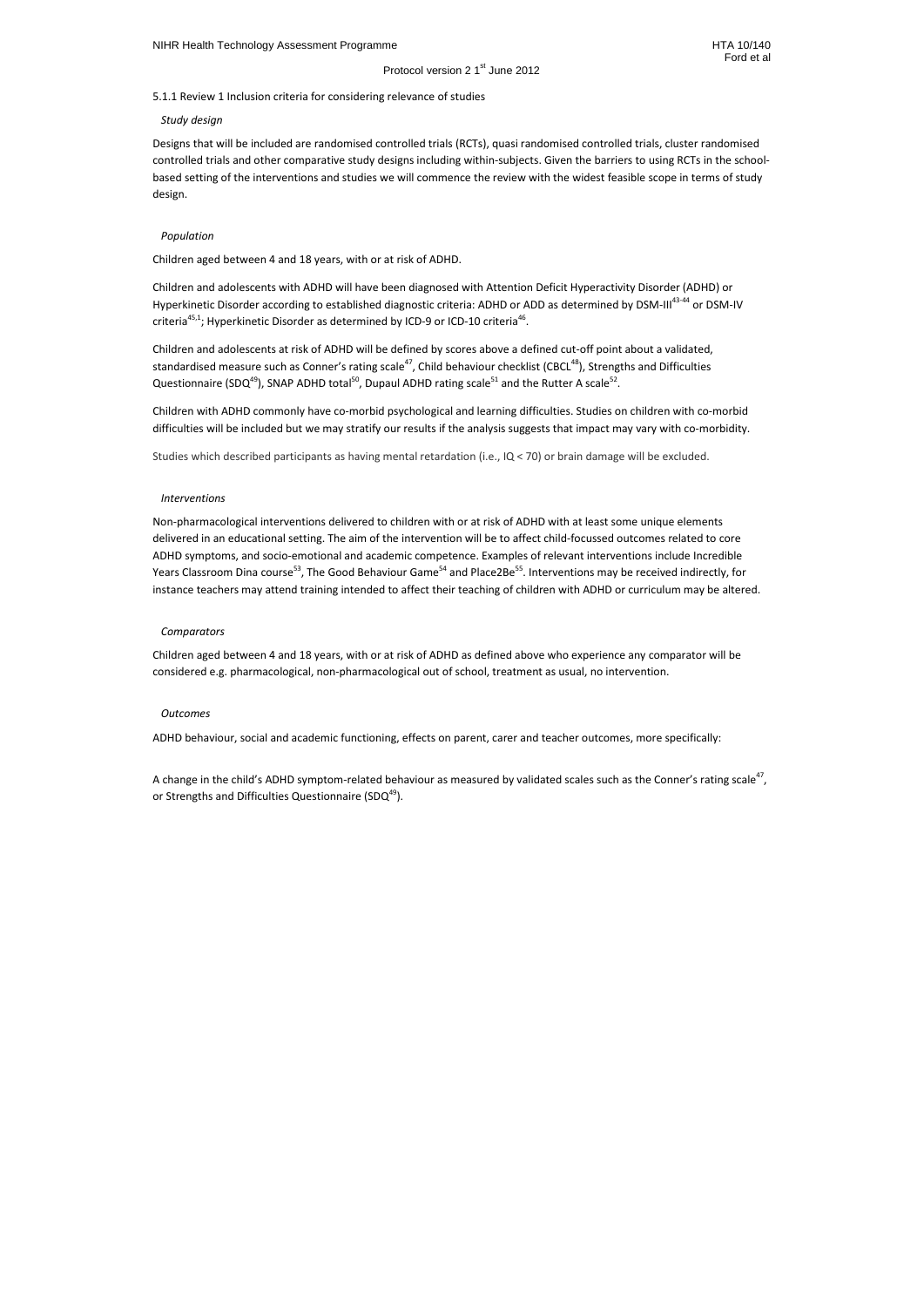Changes in the child's general behaviour; for example, measured on Child Behaviour Checklist<sup>48</sup> or specific school behaviour, eg expulsions.

Social skills and emotional competences in school or at home, measured at post-treatment and longest follow-up, by wellestablished and validated instruments, for example, Social Skills Rating System (SSRS<sup>56</sup>) or Conners' CBRS<sup>57</sup>.

Academic achievement of children as measured through school test results or general tests of language or development

Changes in ADHD related behaviour, such as concentration, restlessness etc measured by non-validated methods.

Only studies published and unpublished research conducted from 1980s onward will be included. In the third edition of DSM published in 1980<sup>43</sup>, the name of the disorder was changed to Attention Deficit Disorder (ADD), and its definition included the assumption that attention difficulties may be independent of impulse problems and hyperactivity. This is also reflected in the subtypes of DSM-IV<sup>45</sup>. Before 1980 the definition of the disorder was more focussed on hyperactivity alone.

Non-validated ratings of ADHD symptoms by parent, carers or teachers.

## *Other inclusion and exclusion criteria: Language, date, location*

No language restrictions will be applied.

All educational settings will be included e.g. mainstream schools, special schools, pupil referral units and specialist educational units within mainstream. However, we will consider the transferability of results from non-UK educational systems and may exclude studies for this reason at the full-text stage if the comparison to UK educational settings is deemed low by experts within the review team.

5.1.2 *Review 2 (The cost-effectiveness of non-pharmacological interventions for children with or at risk of ADHD delivered in the school setting)* Inclusion criteria for considering relevance of studies

## *Study design*

Full cost-effectiveness analyses, cost–utility analyses, cost–benefit analyses and cost–consequence analyses will be included. Stand alone UK cost analysis will also be sought and appraised. Non-randomised studies will be included (e.g. decision-model based analysis or analysis of person-level cost and effectiveness data alongside observational studies).

Research using study designs as specified for review 1 will be included where an element of the analysis considers costeffectiveness.

 *Population*  As for review 1

 *Interventions* 

As for review 1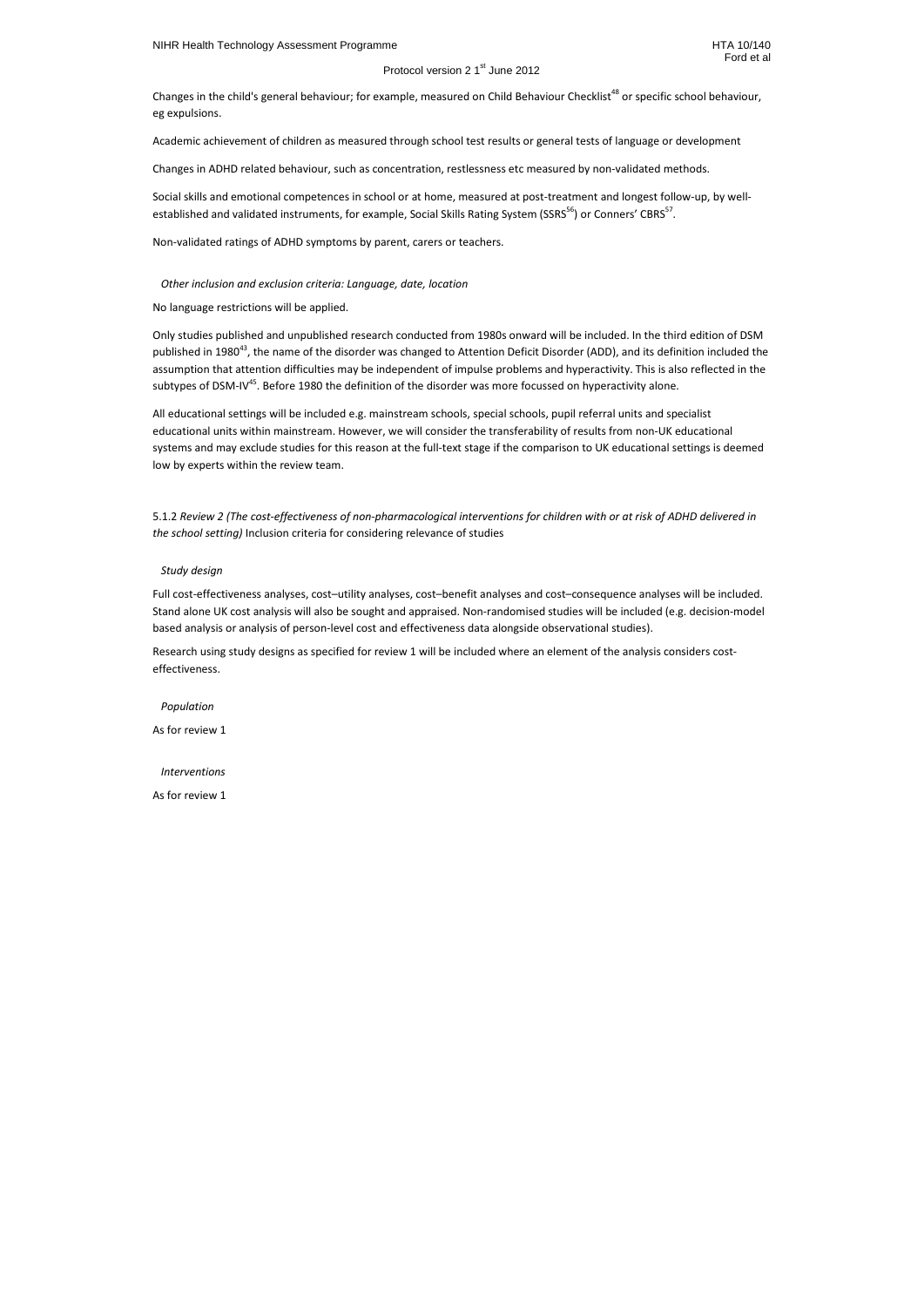*Comparators* 

As for review 1

## *Outcomes*

Included studies will measure cost-effectiveness. Given that findings will be synthesised narratively, specific or directly comparable cost-effectiveness measures or additional analyses will not be sought. We will rely on the authors' conclusions in the primary publication regarding the cost effectiveness of particular interventions. Intervention effectiveness outcomes are as for review 1

*Other inclusion and exclusion criteria: Language, date, location* 

As for review 1

## 5.2 Quantitative reviews search method

*Search strategy* 

A search strategy will be developed, based upon our scoping searches and previous relevant systematic reviews, to access the literature. The strategies will use a mixture of resource specific, controlled syntax (index terms), as well as the use of free-text to capture broader concepts and those themes which are less well defined as a taxonomy. The search strategies will be extensively tested in our suggested portfolio of resources and will be reviewed by experts amongst the review team. See appendix I for latest draft of search strategy.

Relevant papers to inform the quantitative reviews will be identified in the following ways:

Electronic database searches

Citation searches of papers included on full-text screening

Hand searching of key journals (e.g. Journal of Child Psychology and Psychiatry, British Educational Research Journal, Journal of School Psychology, Journal of Attention Disorders, ADHD Attention Deficit and Hyperactivity Disorders)

Personal/Expert contact

References checking on topic specific websites

The search for review 1 and review 2 will occur together, therefore the search will need to include economic evaluation filters and databases that may contain relevant studies of cost effectiveness.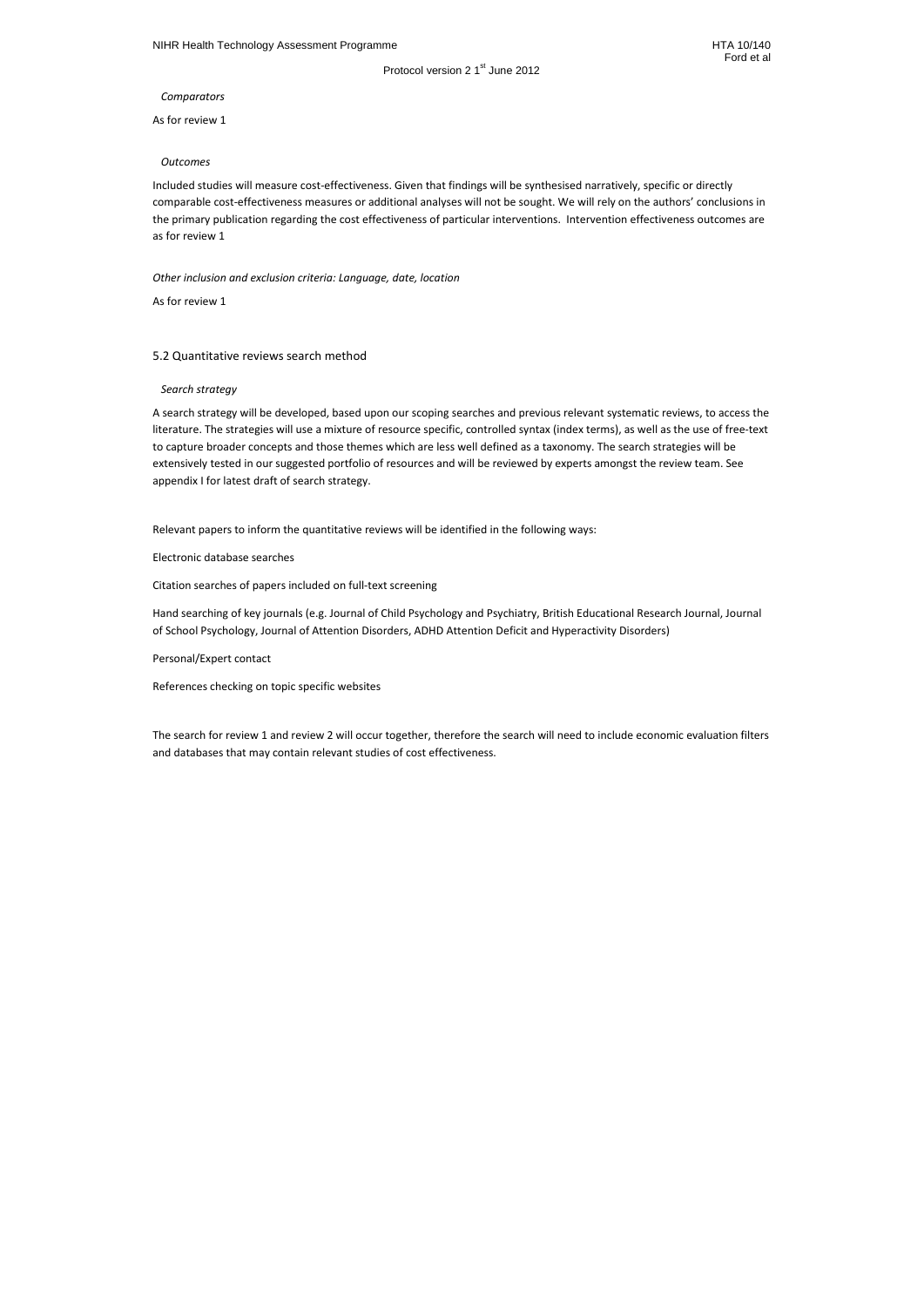Scoping searches have been undertaken to gauge the volume of the literature and to assess the quality of returns. The social science/educational field contains a diverse literature, appearing in various databases and in various states of quality<sup>58</sup>.

 *Electronic Databases* 

Accordingly, we propose a search approach which will use a mixture of educational and social science resources, as well as some of the core medical databases to cover the non-pharmacological, but nevertheless medically indexed interventions, relevant for this review. The precise list of resources, and their updating parameters, will be confirmed in consultation with NIHR but based on our scoping searches, we propose:

Applied Social Sciences Index and Abstracts (ASSIA) via CSA

Australian Education Index via Dialog

British Education Index via Dialog

Conference Proceedings Citation Index (CPCI-S) / Conference Proceedings Citation Index- Social Science & Humanities (CPCI-SSH) via ISI

Education Research Complete via Ebsco\*

Education Resources Information Centre (ERIC) via Dialog

EMBASE via Ovid

Health Management Information Consortium (HMIC)\*

Medline In-process via Ovid

Medline via Ovid

NCJRS (National Criminal Justice Reference Service) via CSA

PsycINFO via Ovid

Science Citation Index Expanded (SCI – Expanded)/ Social Sciences Citation Index (SSCI) via ISI

Social Policy and Practice via Ovid\*

Social Service Abstracts via CSA\*

Sociological Abstracts via CSA

The Campbell Collaboration\*

The Cochrane Library

\* denotes a resource with strong access to grey, or hard-to-locate, literature.

The following web-based resources will also be searched to locate grey-literature and unpublished reports, as well as any ongoing trials of educational interventions.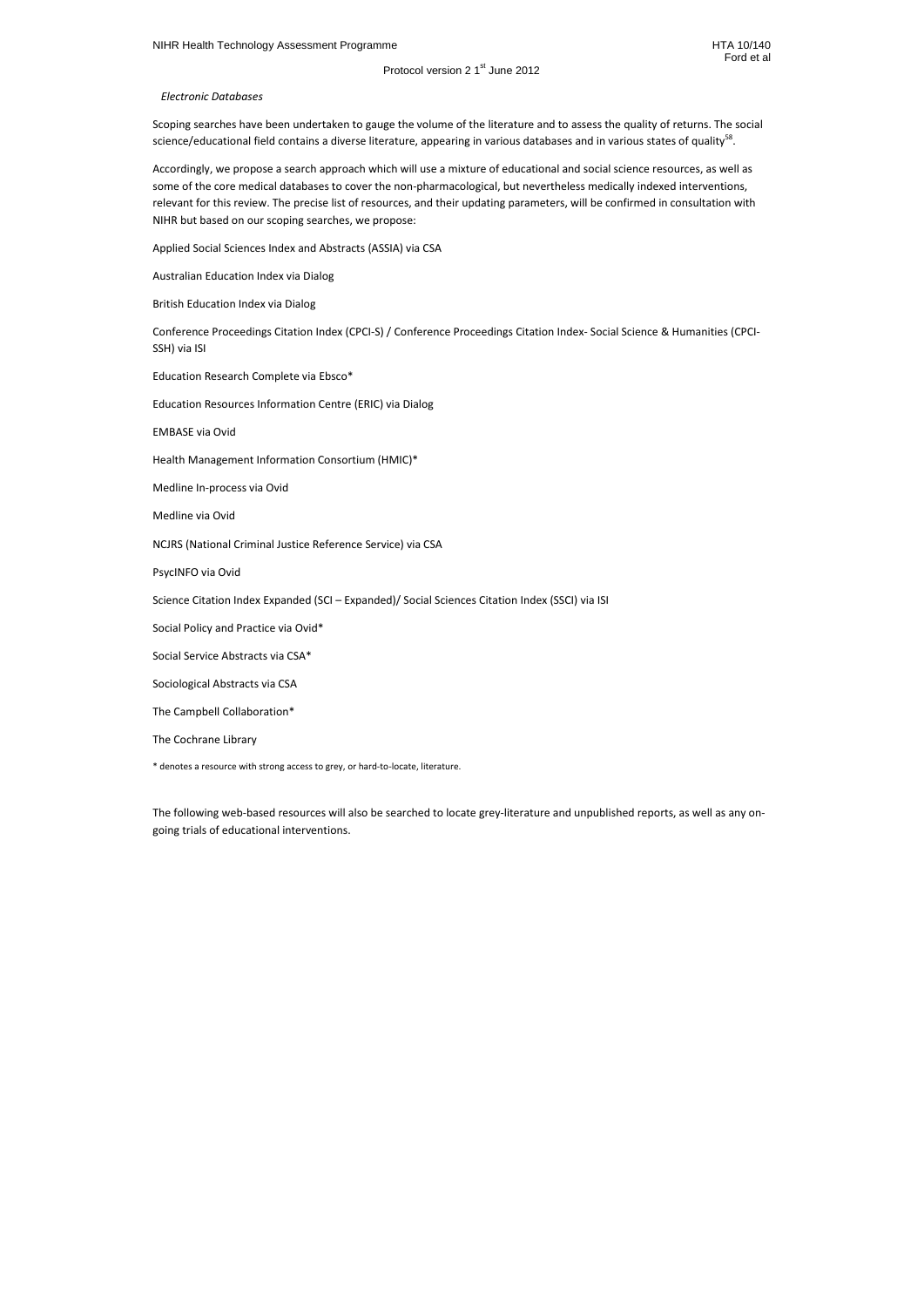Ford et al

Protocol version 2 1<sup>st</sup> June 2012

ADHD in Practice - http://www.haywardpublishing.co.uk/adhd.aspx

Association for Child and Adolescent Mental Health (formerly Association for Child Psychology and Psychiatry)

BL (British Library) Direct

ClinicalTrial.gov

Current Educational Research in the United Kingdom (CERUK)

Educational Evidence Portal (EEP)

Eppi-Centre database for educational research

Google

Health Services Research Projects in Progress

Institute of Education (IOE) Repository

MetaRegister - http://www.controlled-trials.com/mrct/

National Foundation for Educational Research (NFER)

National Institute for Health Research (NIHR)

National Institute for Health and Clinical Excellence – http://www.nice.org.uk/

Teaching and Learning Research Programme (TLRP)

Finally, we will search the following websites and electronic resources which may include relevant unpublished data, or links to relevant citations:

ADDISS (Attention Deficit Disorder Information and Support Service) - http://www.addiss.co.uk/index.html

ADHD Foundation - http://www.adhdfoundation.org.uk/index.php

American Psychological Association (APA) ADHD topic section - http://www.apa.org/topics/adhd/index.aspx

BL Catalogue - http://catalogue.bl.uk/F/?func=file&file\_name=login-bl-list

Centers for disease prevention and control - http://www.cdc.gov/ncbddd/adhd/

Centre for Excellence and outcomes in Children and young People's Services (C4EO) http://www.c4eo.org.uk/about/default.aspx

Children and Adults with Attention Deficit/Hyperactivity Disorder (CHADD) - http://www.chadd.org/home.htm

Child and Mental Health Observatory - http://www.chimat.org.uk/camhs

CUREE (Centre for the Use of Research and Evidence in Education) - http://www.curee-paccts.com/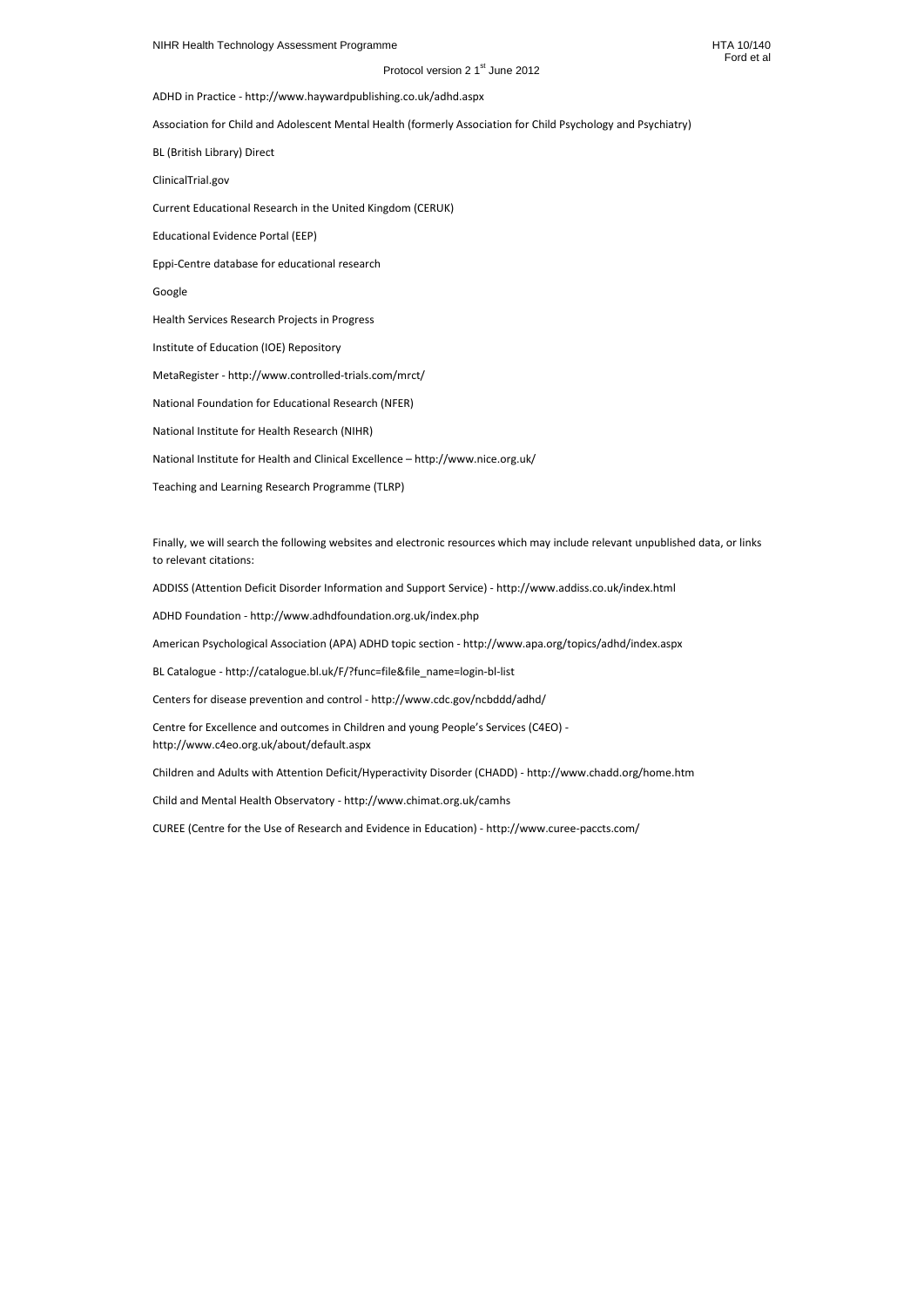Department for Education - http://www.education.gov.uk/

Economic and Social Research Council (ESRC) - http://www.esrc.ac.uk/

George Still Forum (National Paediatric ADHD Network Group) - http://www.georgestillforum.co.uk/

Hyperactive Children's Support Group (HACSG) - http://www.hacsg.org.uk/

Learning Assessment & Neurocare Centre - http://www.lanc.uk.com/

National Children's Bureau (NCB) - http://www.ncb.org.uk/default.aspx

PROSPERO, an international database of prospectively registered systematic reviews - http://www.crd.york.ac.uk/prospero/

Royal College of Paediatrics and Child Health - http://www.rcpch.ac.uk/

Social Care Institute for Social Excellence (SCIE) - http://www.scie.org.uk/

The British Psychological Society - http://www.bps.org.uk/home-page.cfm

Young Minds - http://www.youngminds.org.uk/

For review 2, The cost-effectiveness of non-pharmacological interventions for children with or at risk of ADHD delivered in the school setting, the sources to be searched will be similar to those in *Review 1* but will also include NHS EED and the Health Economics Evaluations Database (HEED).

#### *Grey Literature*

We have included resources such as Social Policy and Practice (SPP), a UK based database which indexes over fifty-percent grey literature. SPP aggregates resources such as Childdata and Social Care Online, both of which will be highly valuable in this review. Additional social science resources, noted for their hard-to-locate content, have also been included within the database portfolio. We will locate dissertations though PsycINFO, the educational databases and our web-searches, as well as searching the integrated catalogue of the British Library for any unpublished, report literature. We anticipate these resources being of particular use when searching for qualitative research.

BL Direct, a searchable interface of the British Library, will be searched on a short-date limit as an update search to confirm the currency of data. As the British Library gets advanced copies of journals to index, these will cross-check the currency of our database searches. We have included Medline in Process for similar reasons.

#### *Citation Searches*

Citation chases will help us to confirm saturation of our initial searches. We will conduct:

Backwards Citation chasing (1 Generation) from included references

"Forwards" citation chasing on included references using citation databases (Science Citation Index/Social Science Citation Index)

Author contact on the basis of full-text includes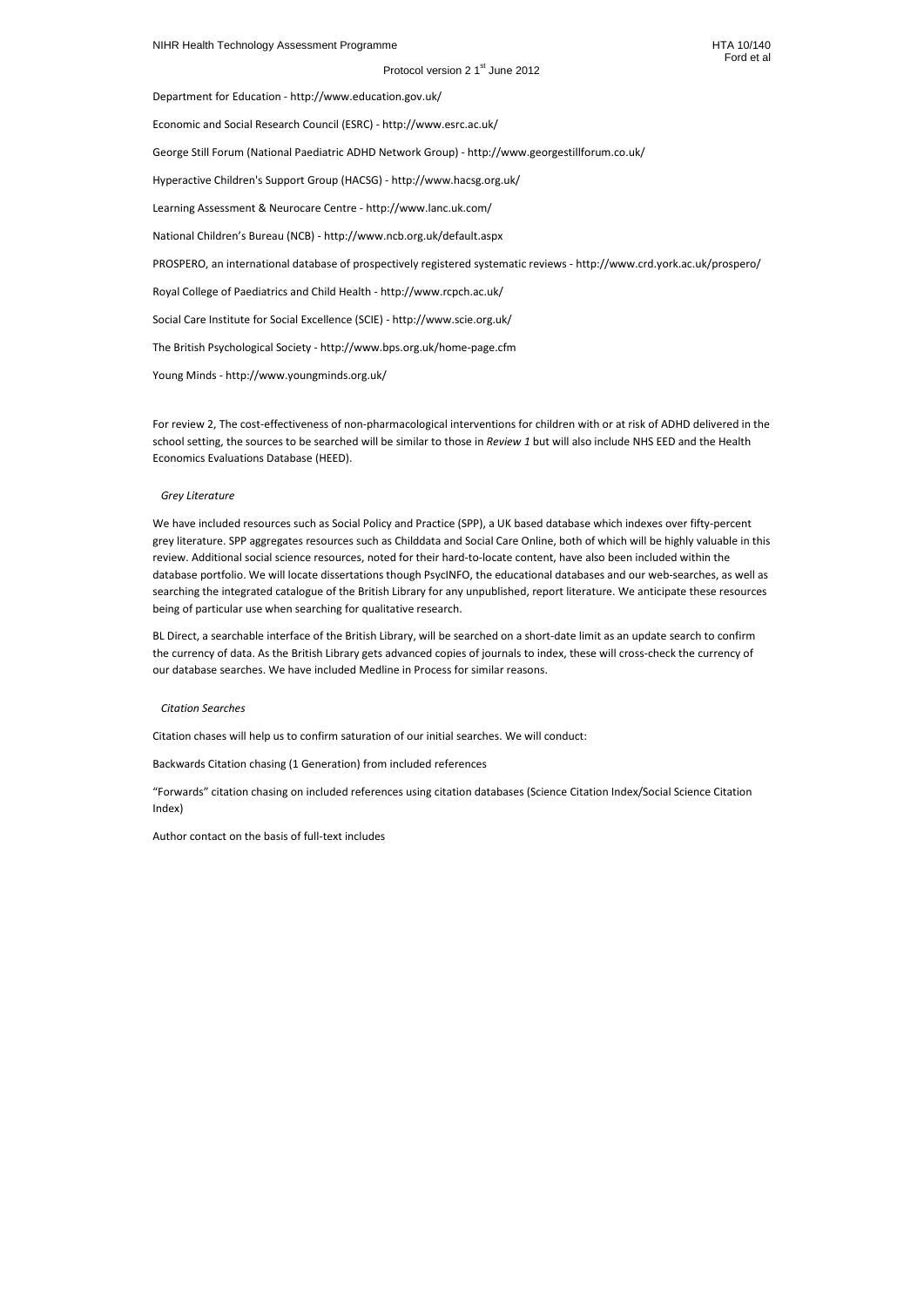Ford et al

## *Search Write-up and Data Annex*

The searches will be recorded using PRISMA guidelines<sup>59</sup>. This will include the list of databases searched (with their data parameters), recording of the date searched and the strategy as run (or as translated). Limits applied, the results yielded and an accurate recording of the de-duplication process will be annotated in a search annex.

## *Study selection*

References will be uploaded to reference management software (Endnote X4) and duplicates both within and between databases will be removed.

Inclusion and exclusion criteria will be applied to the title and abstract of each identified citation independently by two reviewers with disagreements being settled by discussion with a third. The full text will be obtained for papers that appear to meet the criteria and those for which a decision is not possible based on the information contained within the title and abstract alone. The full text of each paper will be assessed independently for inclusion by two reviewers with disagreements being settled by discussion with a third. Extent of agreement will be measured using the kappa statistic. A PRISMA-style flowchart will be produced to detail the study selection process and reasons for exclusion of each full-text paper will be reported.

Given review 2's focus on cost effectiveness, papers will be critically assessed using more relevant frameworks, such as Consensus on Health Economic Criteria list questions developed by Evers et al.<sup>61</sup> and those produced by Drummond and Jefferson<sup>62</sup>.

This method of study selection will be used for both quantitative reviews. Study selection will be separate for review 1 and review 2.

## *Quality assessment*

A data extraction form will be tailored to the needs of review  $1^{63}$  and piloted in advance of collecting data from each included paper. This data extraction form will include fields of particular interest when considering the factors that might moderate the outcomes of interventions, such as: (i) whether medication was already being received by participants; (ii) whether participants had comorbidities; (iii) whether intervention was delivered at school only. Data extraction will be performed by one reviewer and checked by a second, with disagreements being settled through discussion with a third.

For review 1, the effectiveness of non-pharmacological interventions delivered in the school setting for children with or at risk of ADHD, we will use the principles contained within the Cochrane Risk of Bias tool to critically appraise all included papers, regardless of design and will supplement this with other appropriate appraisal tools (e.g. ref. 60) as agreed by reviewers in advance. Quality assessment will be performed by one reviewer and checked by a second, with disagreements being settled through discussion with a third. Where insufficient detail is provided in the published paper to adequately assess the risk of bias, authors will be contacted and asked to provide additional information.

## *Data extraction*

The methods and findings from economic evaluations included in review 2 will be summarised in a tabular format, noting the type of evaluation carried out, the setting and perspective. Details of the sources of data and structural approaches of any decision analytic models used to synthesise data for the economic evaluations will be noted. Again, this data extraction will be performed by one reviewer and checked by a second, with disagreements being settled through discussion with a third.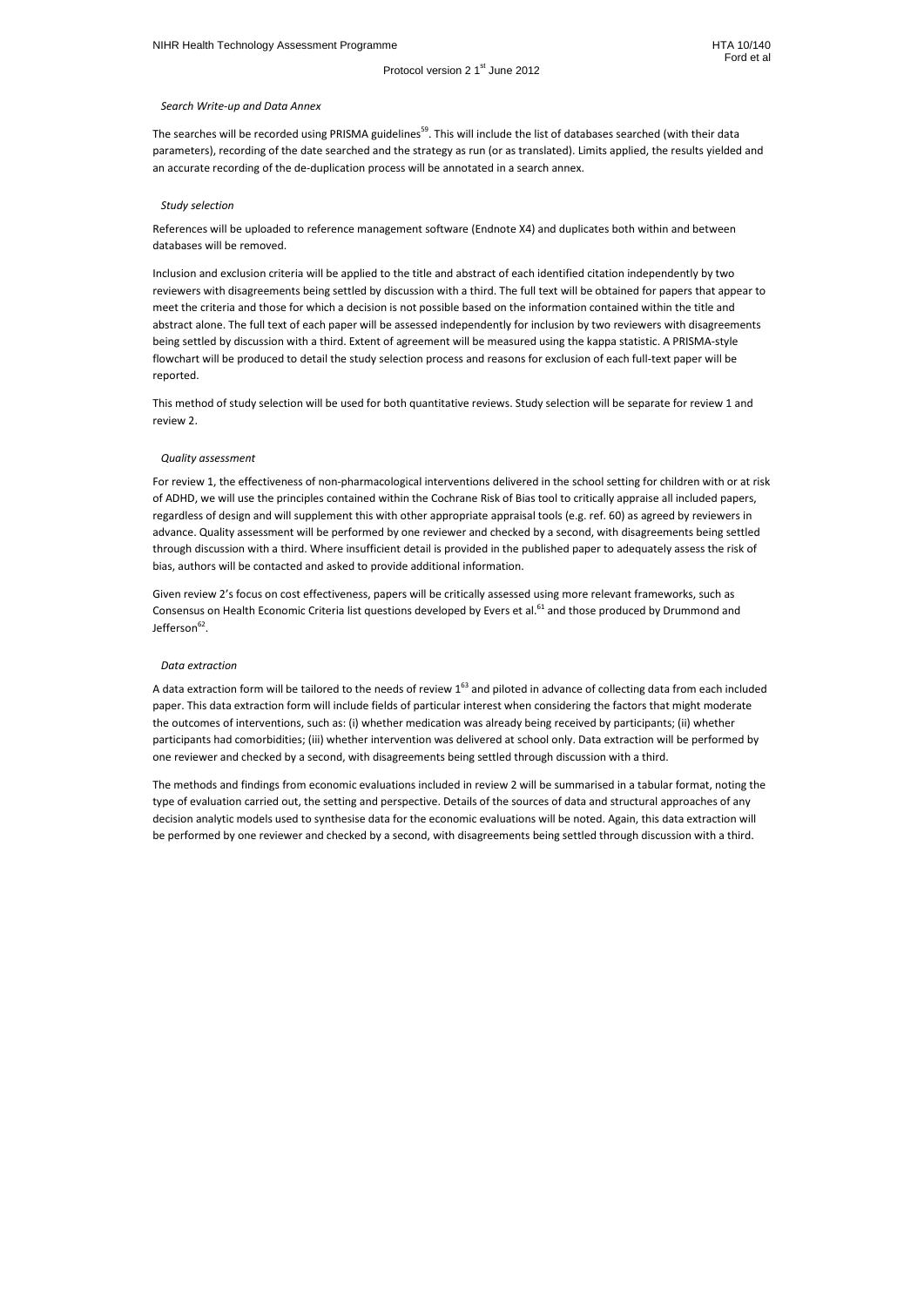#### *Synthesis*

Data for each quantitative review will be tabulated and discussed narratively in the first instance. Data tables will include details of the intervention type and content, the setting and the provider, sample characteristics of the included population and the type of outcomes measured. Studies will be grouped by intervention type, outcome measure, comparator and by comorbidity if appropriate.

Where there is evidence of limited heterogeneity between studies, meta-analysis will be employed to estimate summary measures of effect on relevant outcomes, based on data from intention to treat analyses in contributing studies. Our approach to meta-analysis will take account of randomisation and non-randomisation by stratification and meta-regression. If data allow, we will explore the impact of study quality factors (e.g. control for potential confounding factors) using metaregression.

If meta-analysis is conducted it will be carried out using fixed and random effects models, using Review Manager and STATA software. Heterogeneity will be explored through consideration of the study populations, methods and interventions by visualisation of results and, in statistical terms, by the  $\chi_2$ test for homogeneity and  $I^2$ statistic and, where possible, using metaregression.

 Findings for review 2 will be synthesised in a narrative review (i.e. we will not quantitatively synthesise ICERs or other summary measures of economic evaluation). This narrative review will pay particular regard to issues relating to generalisability of findings to the UK.

## 6 Mapping the interventions

Experience with systematic reviews of other complex interventions show that details about components, delivery and methods and intensity of the intervention may be scantily reported (e.g. ref. 64). This means that the actual activity, who delivers it, the frequency and so on, are often poorly reported in papers focussing on intervention effectiveness. We will use additional techniques to identify more detailed descriptions of the interventions. These will involve additional searches in databases and web search tools using the name of the interventions (for example Place2Be<sup>55</sup>, Good Behaviour Game<sup>54</sup>, Incredible Years<sup>53</sup>) in order to identify appropriate descriptive literature. Where the intervention has a manual or similar guide this will be located. We will also contact authors to try and obtain unpublished project details if they are not available in the published literature. This will be particularly necessary, where the descriptions of interventions are insufficiently clear to allow replication.

These descriptions will allow us to map, in detail, the nature of the interventions and to understand which components are shared or are different between the identified programmes, thereby allowing us to begin to understand underlying elements that support more effective interventions. In other words, we will try to identify the theories behind these interventions, the ways they intend to cause positive change in the individual and/or the institution. However, this mapping exercise will consider all named interventions in the studies included for the first three reviews, therefore can usefully map across those interventions found to be less effective.

We will be guided by methods developed by the Evidence for Policy and Practice Information and Co-ordinating centre (http://eppi.ioe.ac.uk/cms/) and the Medical Research Council's guidance on the development and evaluation of complex interventions<sup>65</sup>. The qualities to be associated with effectiveness would include, but not be confined to: clarity of goal for programme (e.g. mission statement, monitoring arrangements); closeness of collaboration with school (e.g. joint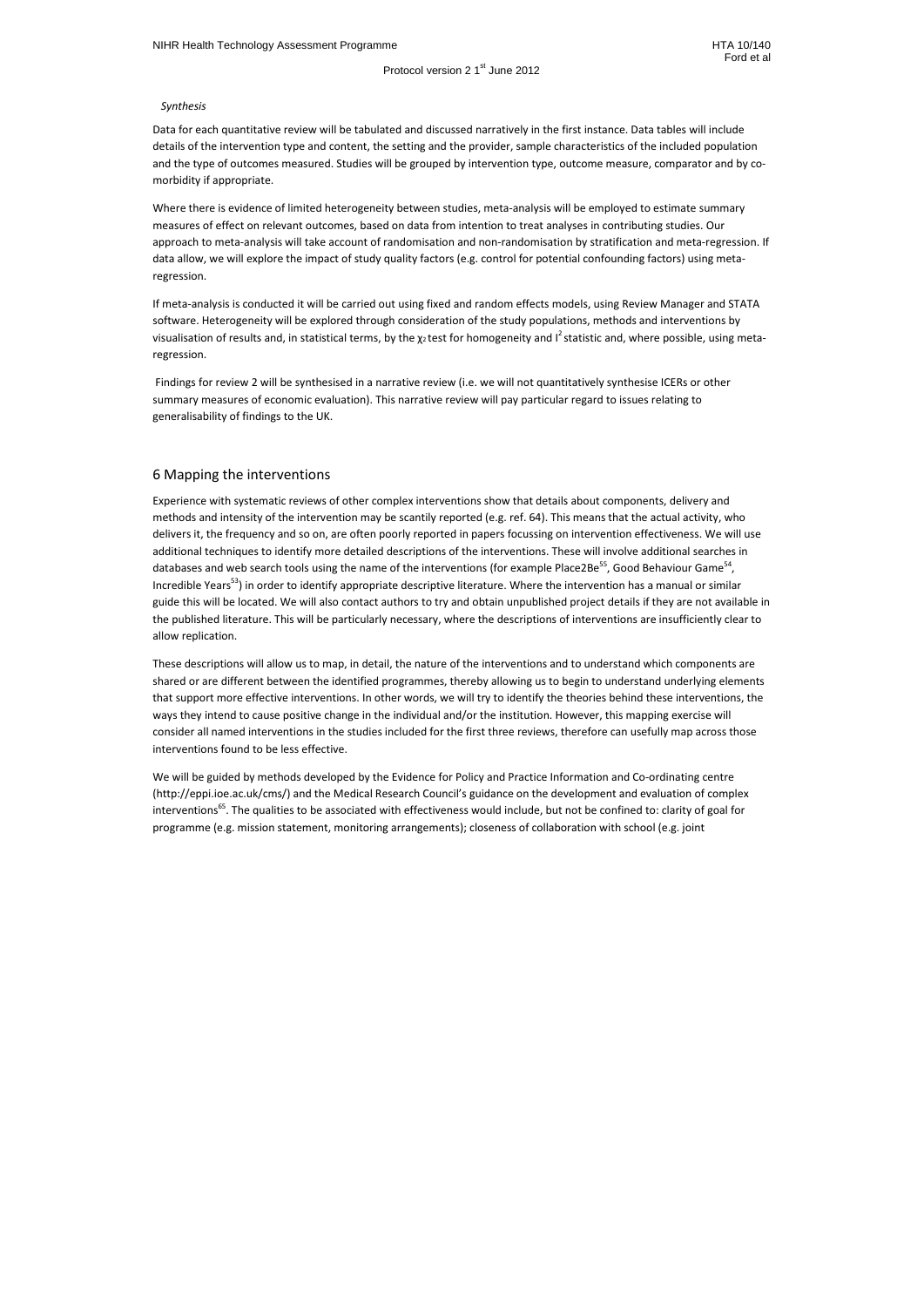management or explicit appraisal of school); target subjects (universal vs. targeted groups of children); type of intervention (e.g. counselling, skills learning); delivery of intervention (e.g. whole school, by school staff, or by outside professionals); intensity of intervention; level of training and supervision required by practitioners to deliver the programme competently; and the level of evaluation completed.

By linking the detail of activities to any variation in effectiveness revealed in the quantitative reviews we can begin to map the key elements required for effective interventions in school settings.

## 6.1 Search strategy

The search for information relating to specific school-based interventions will follow from reviews 1-3. Named interventions will be known once data has been extracted for these reviews and then internet and database searches for these interventions will be made in order to locate information about the interventions and their use.

Data will be extracted and tabulated allowing organisation and comparison across the interventions and with regard to the effectiveness findings.

## 6.2 Reporting

Findings from this mapping of interventions will be incorporated into the narrative synthesis of review 1 and 2 where relevant and into the overall narrative synthesis for the project as a whole. Findings in terms of the descriptive details of named interventions and their comparison will be written up in a short report.

# 7 Qualitative Reviews

We plan to review qualitative research to address the following research questions:

3) What are the factors that may enhance, or militate against, the success of interventions for ADHD in school settings?

4) How do schools best contribute to the effectiveness of non-pharmacological interventions for children with ADHD, in school settings?

5) What are the effects of such interventions on other aspects of social, family or institutional functioning?

We will undertake separate reviews of these linked, but distinct areas:

*Review 3: The experiences and attitudes of parents, children, peers, teachers and others involved in delivery towards specific ADHD interventions in schools.* 

*Review 4: The experiences of ADHD in school among children, their peers, their parents and teachers.*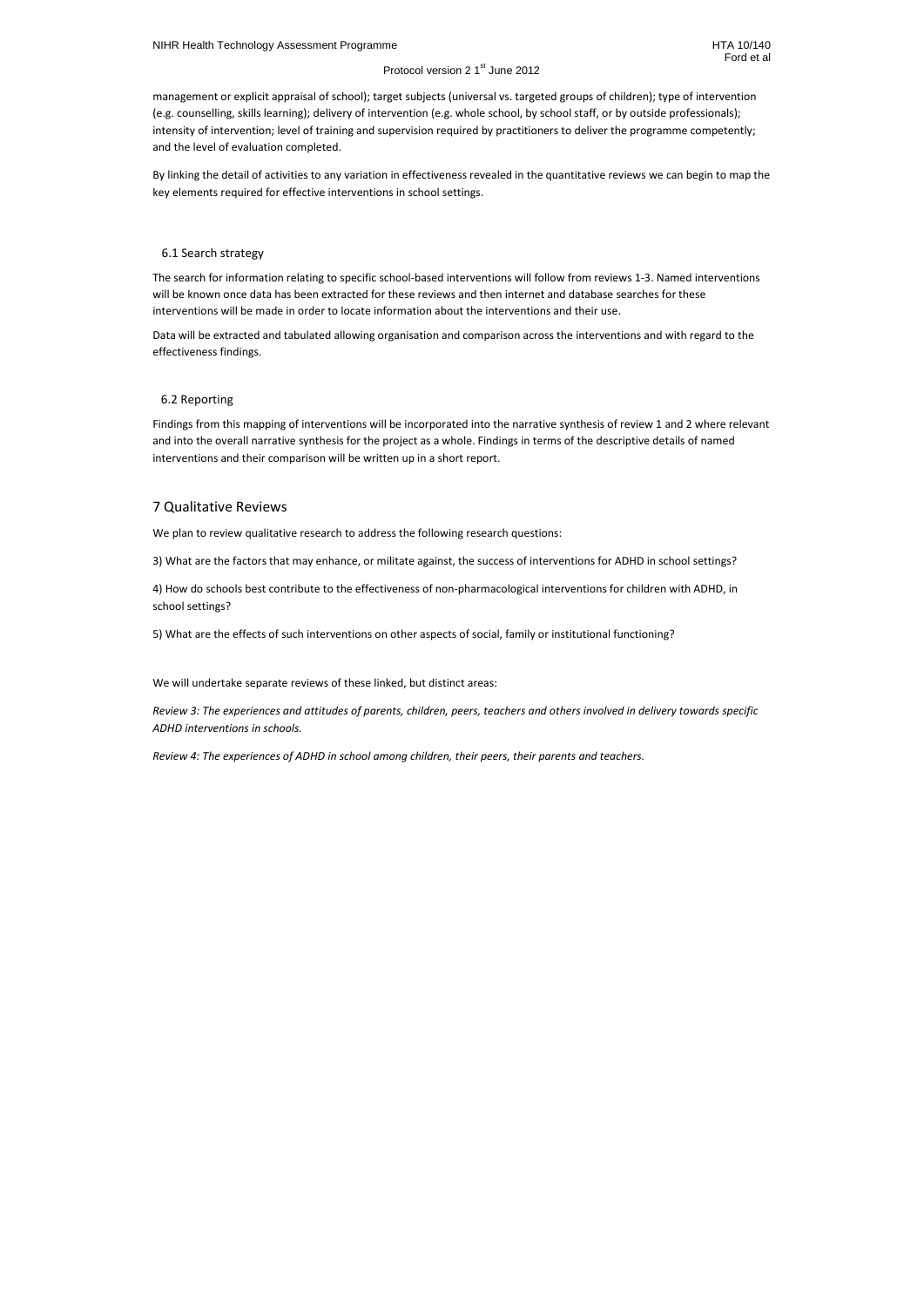*Review 3* will thus be used to understand specific issues relating to structures, implementation processes and culture which have been identified as influencing the effectiveness of specific ADHD interventions in school, including examples of best practice.

*Review 4* will seek to interpret the ways in which attitudes and experiences of children, parents and teachers towards ADHD may present opportunities or barriers to specific designs and approaches. It will also seek information about the way in which support or otherwise for children with ADHD in school may impact on wider social and institutional functioning.

## 7.1 Methods

7.1.1 Review 3 Inclusion criteria for considering relevance of studies

## *Study design*

Systematic reviews of qualitative research which use a recognised, structured approach to identifying and synthesising studies (including, but not limited to, meta-ethnography, meta-study, meta-synthesis, narrative synthesis, etc).

Experiences and perceptions of participants outlined above relating to non-pharmacological interventions delivered to children with or at risk of ADHD with at least some of the elements delivered in school. The aim of the intervention will be to affect child-focussed outcomes related to core ADHD symptoms, and socio-emotional and academic competence. Examples of relevant interventions include Incredible Years Classroom Dina course<sup>53</sup>, The Good Behaviour Game<sup>54</sup> and Place2Be<sup>55</sup>.

Primary qualitative research designs which use recognised methods of data collection and analysis (including, but not limited to, observational methods, interviews and focus groups for the former and grounded theory, thematic analysis, hermeneutic phenomenological analysis, discourse analysis etc. for the latter).

## *Population*

Those involved in designing, delivering and managing non-pharmacological interventions for children with, or at risk of, ADHD in a school setting (including teachers, head teachers, therapists and others).

Children with or at risk of ADHD who have experience of a non-pharmacological ADHD intervention in school.

Parents/carers whose children have experience of an ADHD intervention in a school setting.

Peers of children with ADHD who have experience of ADHD, and its management in a school setting.

## *Interventions*

## *Outcomes*

Attitudes, experiences and understandings of practitioners who have delivered non-pharmacological school-based ADHD interventions.

Attitudes, experiences and understanding of children with or at risk of ADHD, who have experienced a non-pharmacological school-based ADHD intervention.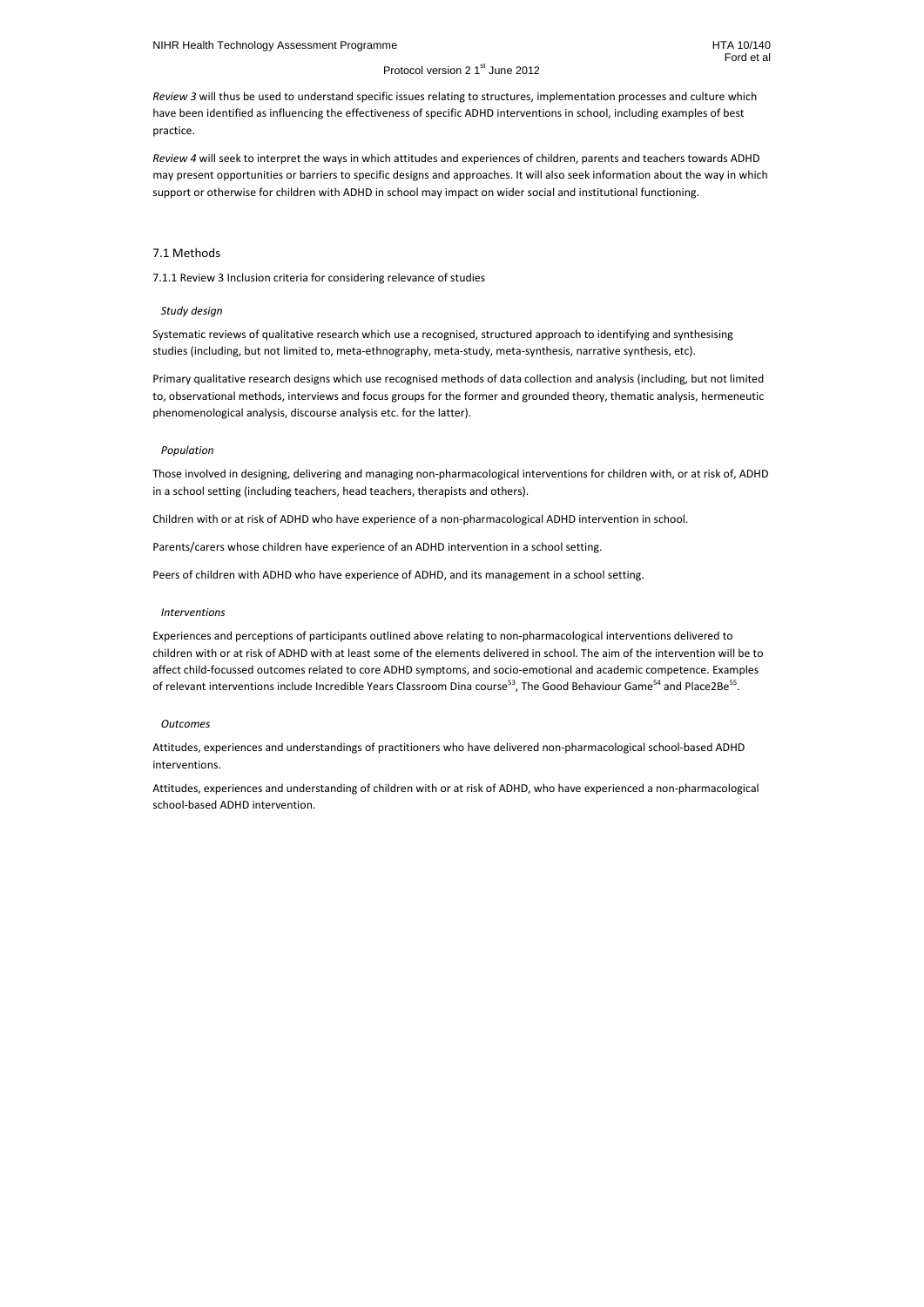Attitudes, experiences and understanding of peers of children with or at risk of ADHD relating to non-pharmacological ADHD interventions in a school setting.

## *Other inclusion and exclusion criteria: Language, date, location*

Only papers written in English will be included given the focus on experiences and attitudes, which might be lost in translation from studies written in another language.

Only studies published from 1980 onwards will be included.

All educational settings will be included e.g. mainstream schools, special schools, pupil referral units and specialist educational units within mainstream. Given the importance of context for the formation and influence of attitudes and therefore the interaction between interventions and effectiveness, we believe studies from societies and educational systems which are markedly different from the UK will be less informative for this research. We therefore propose including only studies from OECD countries in the review and will carefully consider the applicability of findings to the UK setting in performing the evidence synthesis.

7.1.2 Review 4, *The experiences of ADHD in school among children, their peers, their parents and teachers*, Inclusion criteria for considering relevance of studies

*Study design* 

As for review 3

## *Population*

School staff (including teachers, head teachers, learning support assistants, etc); parents/carers; children aged 4-18 years with or at risk of ADHD; these children's peers.

## *Interventions*

None – these studies will be those which assess the beliefs, attitudes and experiences about children with, or at risk of ADHD.

## *Outcomes*

Practitioners beliefs, attitudes, experiences and understandings of ADHD.

Children with or at risk of ADHD's beliefs, attitudes, experiences and understanding of their condition.

Parents and carers beliefs, attitudes, experiences and understandings of ADHD.

## *Other inclusion and exclusion criteria: Language, date, location*

Studies which focus primarily on the experience of pharmacological treatment of ADHD will be excluded. However, studies that consider the experiences and understandings of the *condition* where a child or children may receive a pharmacological treatment would be included.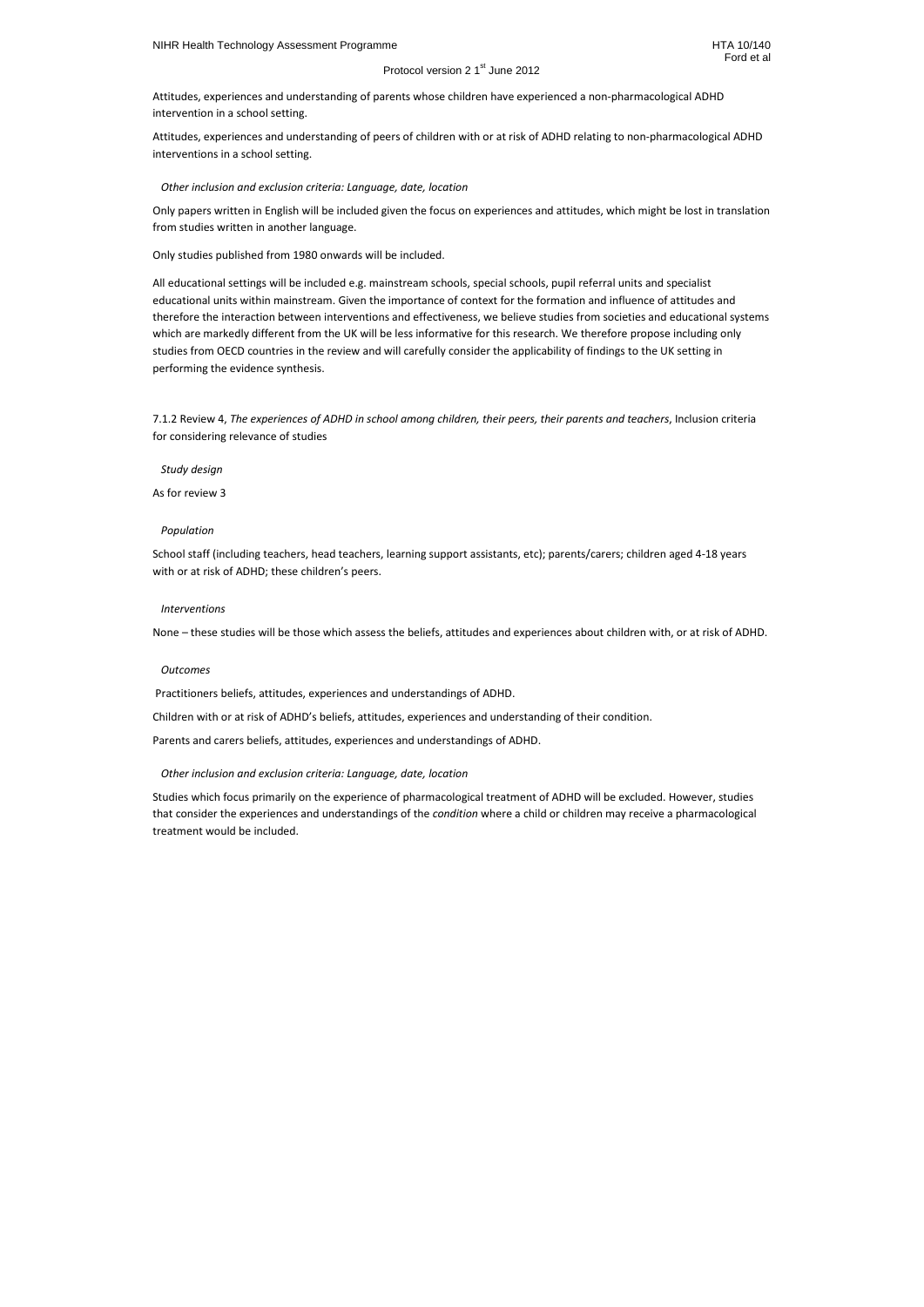Only papers written in English will be included due to the potential loss of subtle emphasis and meaning during translation.

It is anticipated that papers of relevance to review 3 will be located during the search for quantitative reviews 1 and 2. Nevertheless a separate search will be conducted filtering for qualitative methodologies relevant to the two qualitative reviews. These reviews will require the exploration of two bodies of literature: i) qualitative research that relates to particular school-based interventions for ADHD and ii) qualitative research that describes and interprets the experience of ADHD in the school setting. The latter search will need to be refined in response to the literature identified; this iterative approach is common in syntheses of qualitative literature<sup>66</sup>. The search will be recorded carefully as it develops.

Only studies published from 1980 onwards will be included.

Only studies from OECD countries will be included and we will carefully consider the applicability of findings to the UK setting when screening studies.

## 7.2 Qualitative reviews search method

#### *Search strategy*

#### *Study selection*

References obtained through the search strategies will be uploaded into reference management software (Endnote X4). Assessment for inclusion will be undertaken initially at title and/or abstract level by two researchers independently. Where the research methods used or type of initiative evaluated are not clear from the abstract, assessment will be based upon reading of the full paper. The full text of any potentially includable papers will be obtained. Full text screening will be done separately for each qualitative review and examined by two reviewers independently. Any disagreement or uncertainty will be resolved through discussion with a third member of the review team as necessary.

#### *Quality assessment*

We will use the Wallace checklist for quality assessment<sup>67</sup>. The checklist will be supplemented by critical reading of each study. The quality of studies will be independently quality assessed by two reviewers. Any disagreement will be resolved by consensus and if necessary a third reviewer will be consulted. We also anticipate, however, that the value of each study will be judged through its contribution to the synthesis<sup>68,69</sup>.

#### *Data extraction*

Details of the studies' methods and findings will be extracted into a pre-designed data extraction form. Key findings will be extracted in the form of quotes, themes and concepts used in the primary research papers. The extraction of data will be conducted by two reviewers independently, and reconciled by discussion. Ongoing discussions within the broader team will ensure that we develop a coherent picture of the body of relevant research. Involvement of more than one reviewer in the extraction of qualitative research allows for alternative readings of the findings to be explored.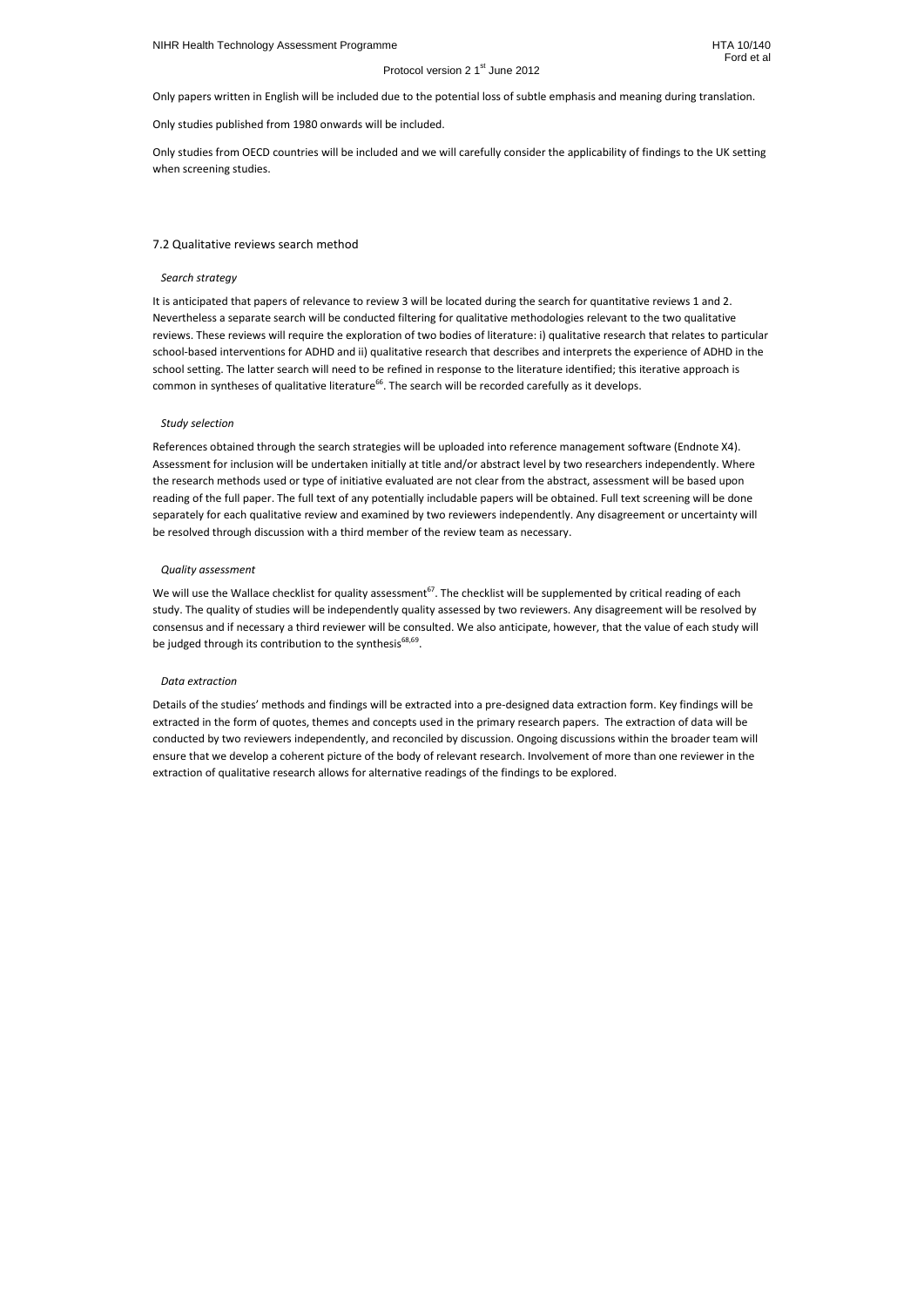Final choices about how to synthesise the included qualitative evidence will be made in response to the information identified. Preliminary analysis will involve reading and re-reading the papers, and the extracted findings, in order to consolidate understandings of the themes and concepts and their relations within and between studies. A structured summary for each paper will also be produced which will aid discussion of the emerging synthesis amongst the review team. Key findings, quotes and concepts from each paper will be listed and tabulated so that they can be explored, compared and juxtaposed based on the mechanisms of data manipulation and juxtaposition $^{41}$ .

## *Synthesis*

If there is enough conceptual data we will undertake a meta-ethnography<sup>70,68</sup>. The aim of meta-ethnography is to identify where similar themes and concepts from different papers refer to the same concepts (congruent synthesis) or identify opposing findings (refutational synthesis), this process is referred to as 'translation'. Study concepts may also be linked to create a 'line of argument', developing ideas across more than one study. The context of the findings will also be considered in relation to the methods used to collect them and any theories that either drive the research or are produced by it $^{71}$ . Such elements may help to explain similarities and differences between study reports. If findings are more descriptive, we will conduct a thematic synthesis.

Service user / public involvement was sought at the outset of this project to assist us in refining our questions in order to make them salient to the families of children with ADHD. We also anticipate that the perspective of teachers, parents and families will be valuable in the mapping exercise, the interpretation of the qualitative analysis and the subsequent narrative analysis that will serve to bring the results together. Patient and public involvement will ensure that the results are applicable to those for whom this work is most relevant and that we present and disseminate our findings in a format that is accessible<sup>72</sup>.

We anticipate that the two bodies of qualitative research relating to each review, about experiences of specific interventions for ADHD and general attitudes and experience towards ADHD, will be synthesised separately initially as they are likely to cover distinct conceptual areas. The decision on whether to produce a single synthesis from the two qualitative reviews will be taken during the review process once sufficient clarity is obtained on the nature of the evidence being obtained and how it relates to the effectiveness of interventions. For example, if the review of wider attitudes to ADHD identifies important influences that act equally across all interventions, these may be more appropriately presented in a separate synthesis with discussion of the implications for ADHD interventions. However, if there are clear links between attitudes towards ADHD in general and experience of school-based interventions, one synthesis might be appropriate.

# 8 Service users/Public involvement

## 8.1 Aims of active involvement

## 8.2 Description of patient and public involvement

The parent involvement in this project is enabled through colleagues in the Peninsula Cerebra Research Unit (PenCRU), part of the Child Health Group at the Peninsula College of Medicine and Dentistry. PenCRU involves families of disabled children in all aspects of their research through a retained Family Faculty managed by a dedicated Family Involvement Coordinator.

One of the members of the Family Faculty (Catherine Shotton) is a co-applicant. Catherine has two children who have been diagnosed with ADHD. She has therefore experienced firsthand the diagnosis and treatment of symptoms of ADHD. Catherine also has experience of working with schools as a parent to help manage the symptoms of ADHD. Catherine is a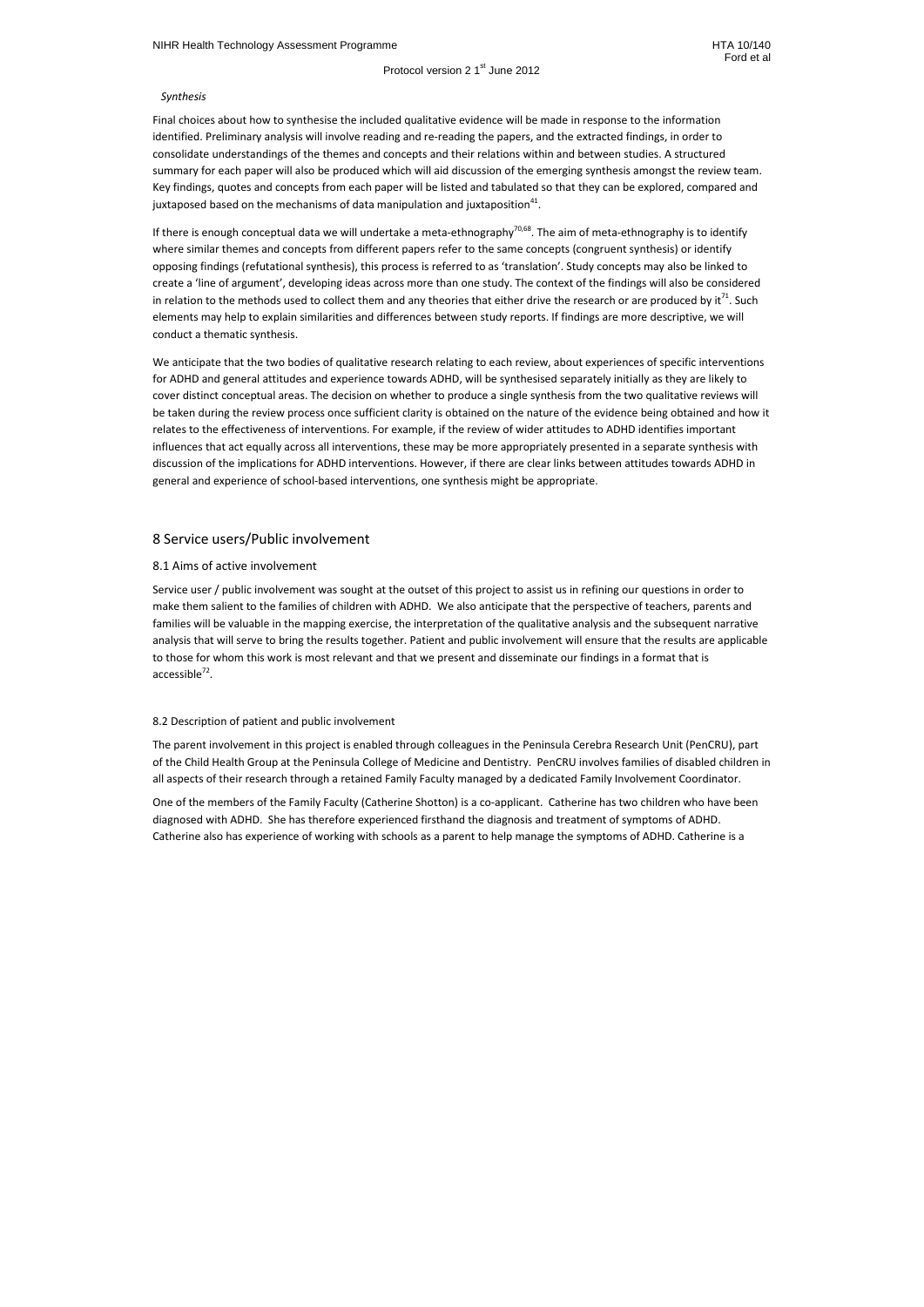Level 3 qualified teaching assistant and has experience within the school setting with children who have been diagnosed with ADHD and those who are at risk of ADHD.

The Head of Research and Education at Cerebra (Tracy Elliot) is part of our Expert Advisory group. Cerebra help children with neurological conditions, their parents and carers, and provides e-learning packages. Cerebra are commonly contacted with issues relating to ADHD and Tracy will complement the experience of our parent advisor since she can draw on Cerebra's extensive experience of parental concerns in relation to ADHD. Tracy also brings a 'third sector' perspective, and will contribute to interpretation and dissemination.

It is also important that school practitioners are involved in the research. Will Pritchard is a co-applicant who works as a Professional Lead (Behaviour) at Devon Learning Development Partnership, which brings together a range of professional expertise in educational improvement, enrichment and inclusion services to support improved outcomes for children and young people in Devon. Will has extensive experience of teaching in mainstream and specialist units, and also in supporting schools in implementing interventions.

Throughout the project we will be able to engage with parents and practitioners. We have the above mentioned co-applicants and members of our expert advisory group who will be invited to attend project meetings and will attend two project workshops where the entire project team aim to meet to assist interpretation and understanding. We will also aim to recruit several other regional parents and practitioners who will attend the workshops and be able to meet for focussed discussion in person as the need arises throughout the project. Finally we will have email groups of other interested and potentially more distant parents and school practitioners who we can engage with via email. In developing the search strategy the email group of parents have assisted by identifying known interventions that have been incorporated into search terms. This network of patient and public involvement will play an integral role in identifying interventions, defining and prioritising intervention outcomes, identifying barriers to intervention success, ensuring that the review is readable and relevant and dissemination of findings.

# 9 Dissemination

Dissemination of our findings to all those working in children's services who come into contact with children who have ADHD is vital. We have detailed plans for reaching the child mental health and the children and young people's services communities and educational practitioners, academics and policy makers. Reports from all five components of the project will be made available to NHS commissioning bodies and we will publish in peer reviewed academic journals to span both education and mental health publications.

Key professional groups in relation to education include, but are not limited to, educational psychologists, behavioural support teachers, head teachers, special educational needs coordinators and learning mentors. In order to engage with these groups, we will offer presentations of our findings at key national and regional meetings, including those of the Association of Educational Psychologists and the British Psychological Society, the British Educational Research Association conference in the UK and the American Academy of Child and Adolescent Psychiatry conference in the US and the National Association of Special Educational Needs and the Social Emotional and Behavioural Difficulties Association conferences in the UK. In addition, we will seek to present through the national network of the Association for Child and Adolescent Mental Health, whose branches are multidisciplinary and include both health and education. We will offer presentations of the findings to voluntary agencies and support groups involved with child mental health, such as Cerebra, Young Minds, the Mental Health Foundation and ADHD support groups.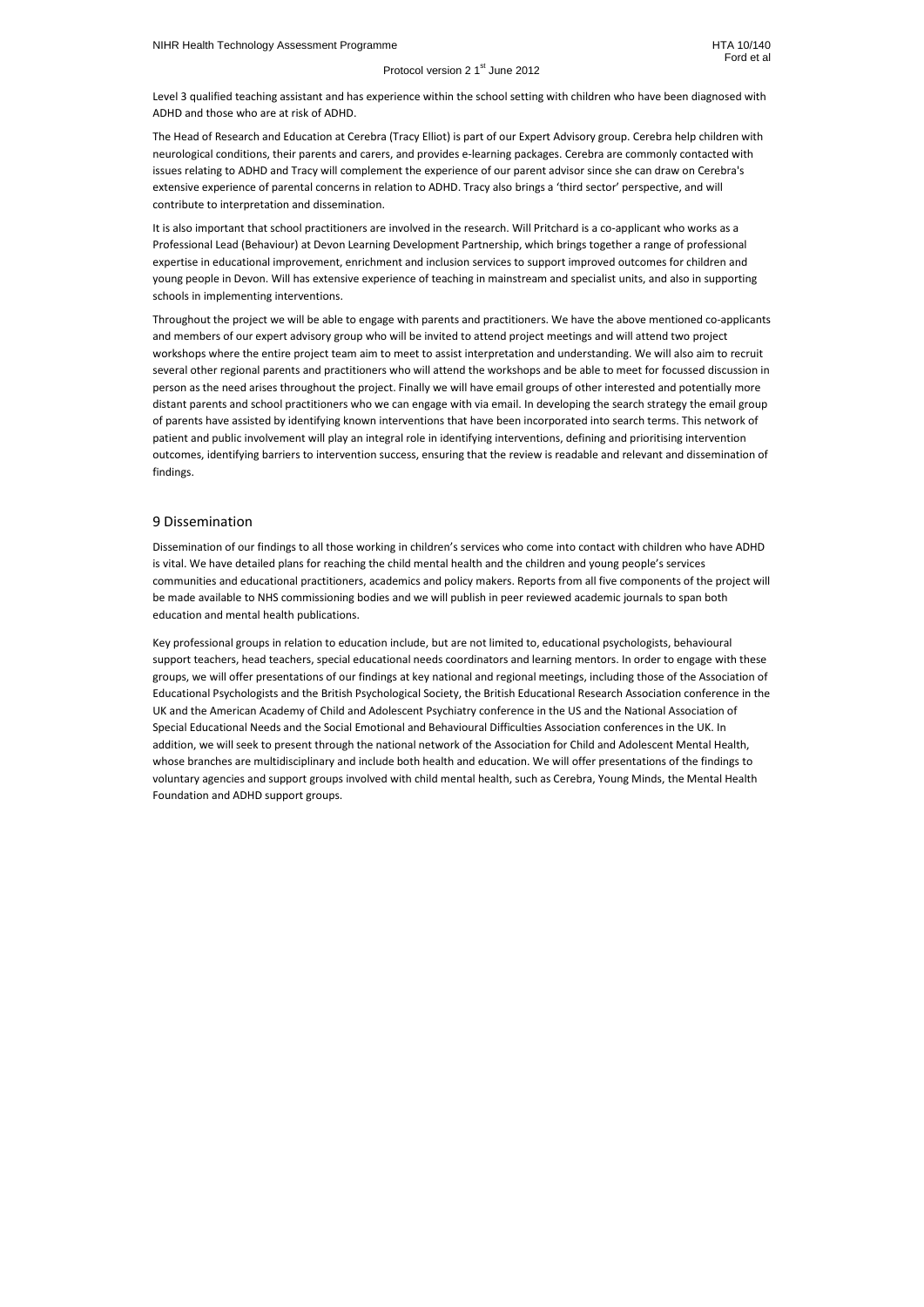We will also notify potential service users and referrers via information sources such as the Cerebra and ADHD Foundation websites and notify the findings to CAMHS clinicians via resources such the Royal College of Psychiatrist's e-mail (FOCUS) discussion group, the Association of Child and Adolescent Mental Health and the CAMHS Evidence-based Practice Unit.

The findings may be used to inform the existing e-learning packages for parents and carers provided by Cerebra. In addition, Cerebra are developing a course on neurological conditions aimed at professionals working in the schools, education and childcare sectors with a child friendly version aimed at school children. The aim being to promote understanding, tackle prejudice, promote social inclusion and reduce stigma; the findings from this project will be used to help to inform and develop these materials.

We plan to feed our findings back to the Teaching Agency within the Department for Education, which has a number of initiatives to improve the specialist training of teachers following the Lamb Enquiry Report<sup>73</sup>. One strand of these initiatives focuses on socio-emotional and behavioural difficulties. There are also national training courses for Special Educational Needs Coordinators. Continuing professional development may offer opportunities to engage with education-based practitioners. In most areas there are local academic networks for different educational professional groups, such as special educational needs coordinators, lead behaviour professionals and head teachers that link with regional and national networks and would allow further dissemination of information through meetings, bulletin boards and newsletters. Should the review lead to clear recommendations about what should be provided within schools, we will seek to link with the head of the Schools Inspection Service in order to explore how our findings could lead to the incorporation of appropriate standards into the inspection regime.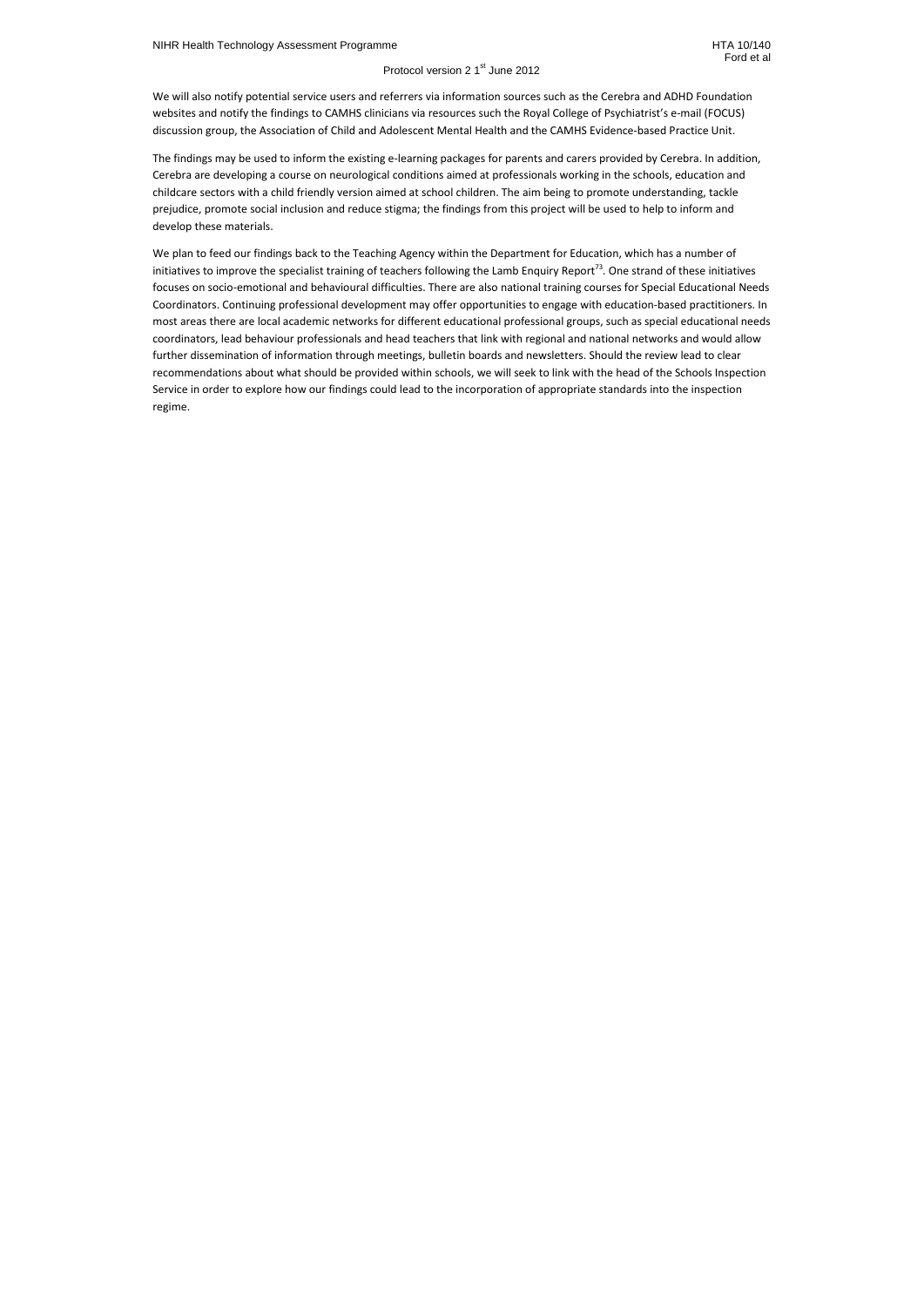# References

- 1. APA American Psychiatric Association. Diagnostic and Statistical Manual of Mental Disorders. 4th Edition, text rev. Washington, DC: American Psychiatric Association, 2000.
- 2. Pelham WE, Waschbusch DA. Chapter 8: Attention- Deficit Hyperactivity Disorder (ADHD). In: Fisher JF, O'Donohue WT editor(s). Practitioners Guide to Evidence-based Psychotherapy. New York: Springer, 2006.
- 3. National Collaborating Centre for Mental Health. The NICE Guideline on Diagnosis and Management of ADHD in Children, Young People and Adults. 2009. http://www.nice.org.uk/nicemedia/live/12061/42060/42060.pdf (accessed 26th April 2012).
- 4. Biederman J. Attention-deficit/hyperactivity disorder: A selective overview. Biological Psychiatry 2005; **57**(11): 1215-20.
- 5. Daley KC. Update on attention-deficit/hyperactivity disorder. Current Opinion in Pediatrics 2004; **16**(2): 217-26.
- 6. Pelsser LM, Frankena K, Savelkoul HF, Toorman J, Rodrigues Pereira R, Buitelaar JK. A randomised controlled trial into the effects of food on ADHD. European Child & Adolescent Psychiatry 2009; **18**(1): 12-19.
- 7. Faraone SV, Perlis RH, Doyle AE, Smoller JW, Goralnick JJ, Holmgren MA, et al. Molecular genetics of attentiondeficit/hyperactivity disorder. Biological Psychiatry 2005; **57**(11): 1313-23.
- 8. Li S, Yu B, Zhou D, He C, Kang L, Wang X, Jiang S, Chen X. Acupuncture for Attention Deficit Hyperactivity Disorder (ADHD) in children and adolescents. Cochrane Database of Systematic Reviews 2011, Issue 4.
- 9. American Psychiatric Association APA. Diagnostic and Statistical Manual of Mental Disorders. 4th Edition. Washington, DC: APA, 2000.
- 10. WHO World Health Organization. The ICD-10 Classification of Mental and Behavioural Disorders. Geneva: WHO, 1992.
- 11. Polanczyk G, de Lima MS, Horta BL, Biederman J, Rohde LA. The worldwide prevalence of ADHD: a systematic review and metaregression analysis. American Journal of Psychiatry 2007; **164**(6): 942-8.
- 12. Faraone S, Sergeant J, Gillberg C, Biederman J. The worldwide prevalence of ADHD: Is it an American condition? World Psychiatry 2003; **2**(2): 104-113.
- 13. Ford T, Goodman R, Meltzer H. The British Child and Adolescent Mental Health Survey 1999: The prevalence of DSM-IV disorders. Journal of the American Academy of Child and Adolescent Psychiatry 2003; **42**: 1203-11.
- 14. Cantwell DP. Attention deficit disorder: a review of the past 10 years. Journal of the American Academy of Child Adolescent Psychiatry 1996; **35**(8): 978-87.
- 15. Huss M, Holling H, Kurth B, Schlack R. How often are German children and adolescents diagnosed with ADHD? Prevalence based on the judgment of health care professionals: Results of the German health and examination survey (KiGGS). European Child and Adolescent Psychiatry 2008; **1**: 52-8.
- 16. Furman L. What is attention-deficit hyperactivity disorder (ADHD)? Journal of Child Neurology 2005; **20**(12): 994-1002.
- 17. Klassen AF, Miller A, Fine S. Health-related quality of life in children and adolescents who have a diagnosis of attentiondeficit/hyperactivity disorder. Pediatrics 2004; **114**(5): 541-547.
- 18. Pliszka S, Bernet W, Bukstein O, Walter H, Arnold V, Beitchman J, et al. Practice Parameters for the Assessment and Treatment of Children and Adolescents with Attention Deficit Hyperactivity Disorder. Journal of the American Academy of Child and Adolescent Psychiatry 2007; **46**(7): 894-921.
- 19. Biederman J, Faraone, SV. The Effects of Attention-Deficit/Hyperactivity Disorder on Employment and Household Income. Medscape General Medicine 2006; **8**(3): 12
- 20. Landau S, Moore LA. Social skill deficit in children with attention-deficit hyperactivity disorder. School Psychology Review 1991; **20**(2): 235-51.
- 21. Gillberg C, Gillberg IC, Rasmussen P, Kadesjö B, Söderström H, et al. Co-existing disorders in ADHD implications for diagnosis and intervention. European Child & Adolescent Psychiatry 2004; **13**(1): 80-92.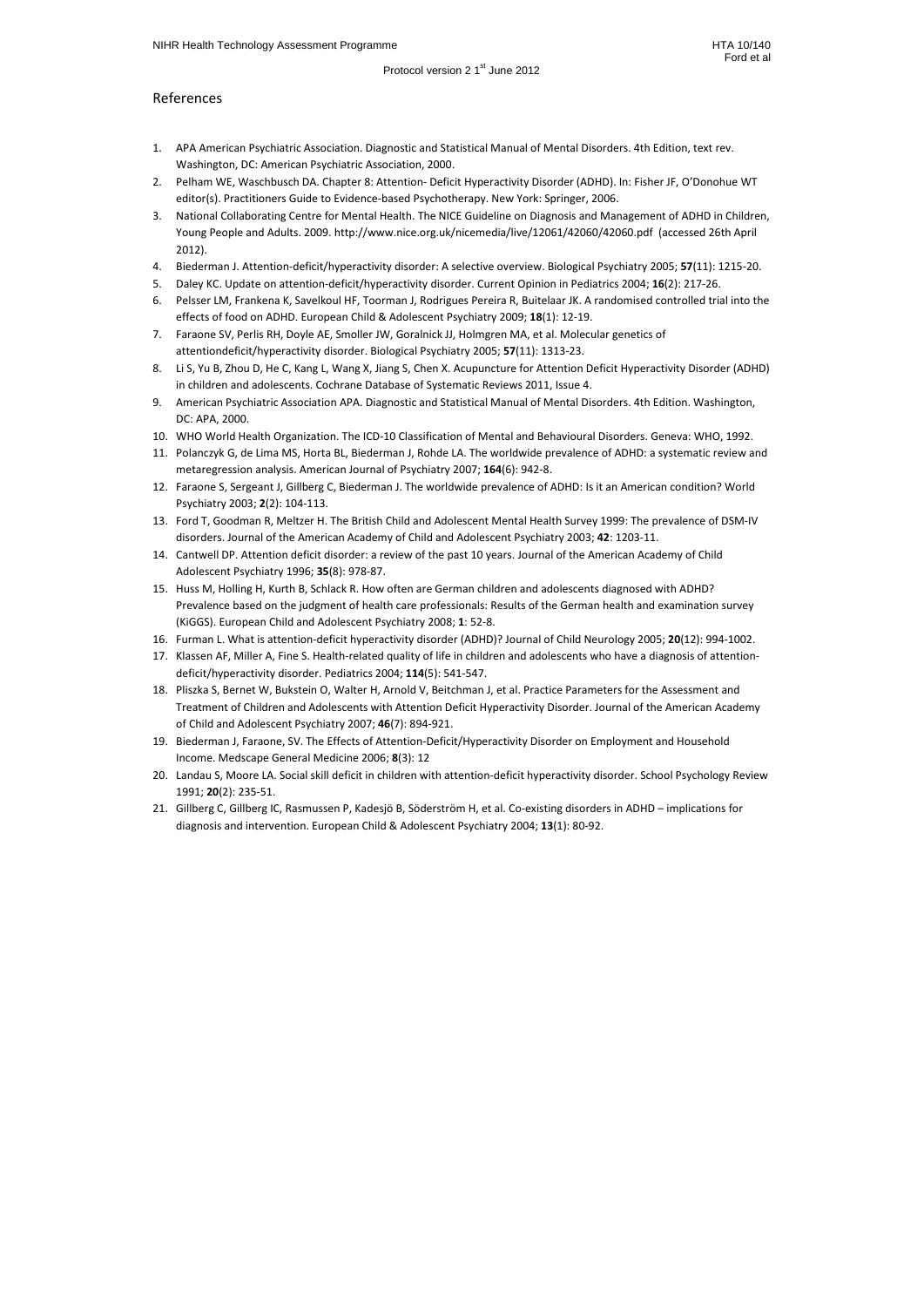- 22. Coghill D. Use of stimulants for attention deficit hyperactivity disorder. British Medical Journal 2004; **329**(7471): 907-908.
- 23. Timimi S. Inappropriate use of psychostimulants. British Journal of Psychiatry 2003; **183**: 173.
- 24. Klassen A, Miller A, Raina P, Lee S K, Olsen L. Attention deficit hyperactivity disorder on children and youth: A quantitative systematic review of the efficacy of different management strategies. Canadian Journal of Psychiatry 1999; **44**(10): 1007-1016.
- 25. National Institutes of Health. National Institutes of Health Consensus Development Conference Statement: Diagnosis and treatment of attention-deficit/hyperactivity disorder (ADHD). Journal of the American Academy of Child & Adolescent Psychiatry 2000; **39**(2): 182-93.
- 26. Swanson, JM, McBurnett K, Wigal T, Pfiffner, LJ, Lerner MA, Williams L, et al. Effect of stimulant medication on children with attention deficit disorder: A "Review of Reviews". Exceptional Children 1993; **60**: 154-162.
- 27. Banaschewski T, Roessner V, Dittmann RW Santosh PJ, Rothenberger A. Non-stimulant medications in the treatment of ADHD. European Child & Adolescent Psychiatry 2004; **13**(Suppl 1): 102-16.
- 28. Graham J, Banaschewski T, Buitelaar J, Coghill D, Danckaerts M, Dittmann R, et al. European guidelines on managing adverse effects of medication for ADHD. European Child & Adolescent Psychiatry 2011; **20**: 17-37.
- 29. Abikoff HB, Hechtman L, Klein RG, Gallagher R, Fleiss K, Etcovitch J, et al. Multimodal therapy and stimulants in the treatment of children with attention deficit hyperactivity disorder. Journal of the American Academy of Child and Adolescent Psychiatry 2004; **43**(7): 820-829.
- 30. MTA Cooperative Group. A 14-month randomized clinical trial of treatment strategies for attention-deficit/hyperactivity disorder. Archives of General Psychiatry 1999; **56**: 1073-1086.
- 31. Fabiano GA, Pelham WE Jr, Coles EK, Gnagy EM, Chronis-Tuscano A, O'Connor BC. A meta-analysis of behavioral treatments for attention-deficit/hyperactivity disorder. Clinical Psychology Review 2009; **29**(2): 129-40.
- 32. Gilmore A, Milne R. Methylphenidate in children with hyperactivity: review and cost-utility analysis. Pharmacoepidemology and Drug Safety 2001; **10**(2): 85-94.
- 33. Lord J, Paisley S. The clinical effectiveness and cost-effectiveness of methylphenidate for hyperactivity in childhood. Technical Appraisal 13. London: National Institute for Clinical Excellence (NICE), August 2000.
- 34. Foster E M, Jensen PS, Schlander M, Pelham WE, Hechtman L, Arnold LE. Treatment for ADHD: Is more complex treatment cost-effective for more complex cases? Health Services Research 2007; **42**: 165-182.
- 35. DuPaul GJ, Eckert TL. The effects of school-based interventions for Attention Deficit Hyperactivity Disorder: A metaanalysis. School Psychology Review 1997; **26**(1): 5-27.
- 36. Scottish Intercollegiate Guideline Network (SIGN). The management of Attention Deficit and Hyperactive Disorders in children and young people. 2009. http://www.sign.ac.uk/guidelines/fulltext/112/index.html (accessed 30th April 2011).
- 37. Abramowitz AJ, O'Leary SG. Behavioral interventions for the classroom: Implications for students with ADHD. School Psychology Review 1991; **20**(2): 220-34.
- 38. National Collaborating Centre for Mental Health (NCCMH). The NICE Guideline on Diagnosis and Management of ADHD in Children, Young People and Adults. 2009. http://guidance.nice.org.uk/CG72/Guidance/pdf/English (accessed 29th March 2011).
- 39. Pelham WE Jr, Fabiano, GA. Evidence-Based Psychosocial Treatments for Attention-Deficit/Hyperactivity Disorder. Journal of Clinical Child & Adolescent Psychology 2008; **37**(1): 184-214.
- 40. Pelham, WE Jr., Burrows-MacLean L, Gnagy, EM, Fabiano GA, Coles, EK, Tresco KE et al. Transdermal methylphenidate, behavioral, and combined treatment for children with ADHD. Experimental and Clinical Psychopharmacology 2005; **13**: 111-126.
- 41. Popay J, Roberts H, Sowden A, Petticrew M, Arai L, Rodgers M, et al. Guidance on the conduct of narrative synthesis in systematic reviews. ESRC Methods Programme: 2006.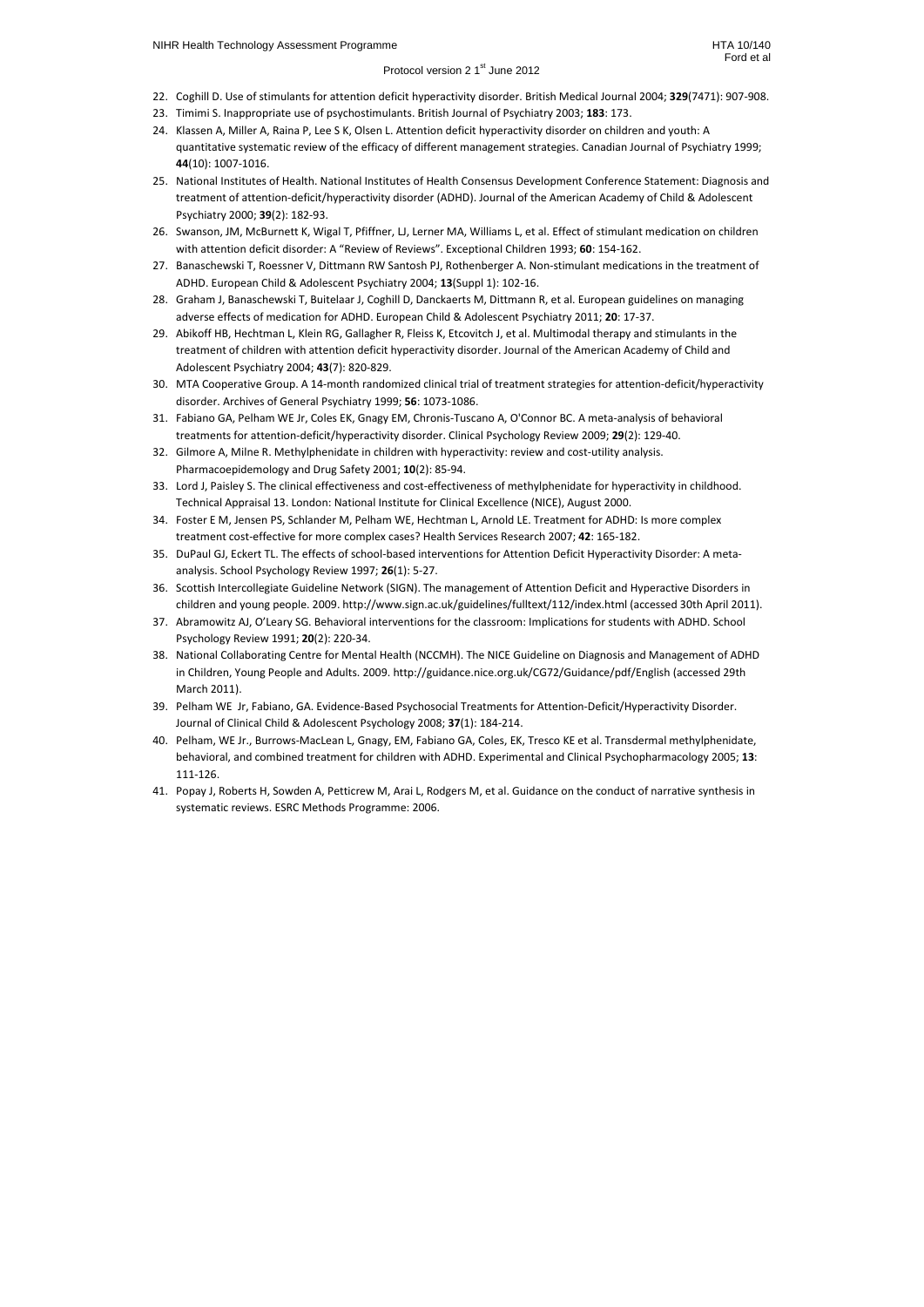- 42. Arai L, Britten N, Popay J, Roberts H, Petticrew M, Rodgers M, et al. Testing methodological developments in the conduct of narrative synthesis: a demonstration review of research on the implementation of smoke alarm interventions. Evidence & Policy 2007; **3**(3): 361-383.
- 43. American Psychiatric Association. Diagnostic and Statistical Manual of Mental Disorders (3rd ed.). Washington, DC: APA, 1980.
- 44. American Psychiatric Association. Diagnostic and Statistical Manual of Mental Disorders (3rd ed., rev.; *DSM–III–R*). Washington, DC: APA, 1987.
- 45. American Psychiatric Association. Diagnostic and Statistical Manual of Mental Disorders (4th Edition). Washington, DC: APA, 1994.
- 46. WHO World Health Organization. The ICD-10 Classification of Mental and Behavioural Disorders. Geneva: WHO, 1993.
- 47. Conners CK. Conners 3rd edition. Toronto, Ontario, Canada: Multi-Health Systems, 2008.
- 48. Achenbach TM. Integrative guide for the 1991 CBCL/4-18, YSR, and TRF profiles. Burlington, VT: University of Vermont, Department of Psychiatry, 1991.
- 49. Goodman R. The Strengths and Difficulties Questionnaire: A Research Note. Journal of Child Psychology and Psychiatry 1997; **38**: 581-586.
- 50. Swanson JM, Kraemer HC, Hinshaw SP, Arnold LE, Conners CK, Abikoff HB, et al. Clinical relevance of the primary fi ndings of the MTA: success rates based on severity of ADHD and ODD symptoms at the end of treatment. Journal of the American Academy of Child & Adolescent Psychiatry 2001; **40**: 168-179.
- 51. DuPaul GJ, Power T J, Anastopoulos AD, Reid R. AD/HD Rating Scale IV: Checklists, norms, and clinical interpretation. New York: Guilford, 1998.
- 52. Hogg C, Rutter M, Richman N. Emotional and behavioural problems in children. In Sclare I (ed.) Child psychology portfolio. Windsor, UK: NFER-Nelson, 1997.
- 53. Webster-Stratton C, Reid MJ. The Incredible Years Parents, Teachers and Child Training Series: A multifaceted treatment approach for young children with conduct problems. In: Kazdin AE, Weisz JR (eds.) Evidence-based psychotherapies for children and adolescents. New York: Guilford Press; 2003. p224-240.
- 54. Medland MB, Stachnik TJ. Good-behavior Game: A replication and systematic analysis. Journal of Applied Behavior Analysis 1972; **5**: 45-51.
- 55. Lee R, Tiley C, White J. The Place2Be: Measuring the effectiveness of a primary school-based therapeutic intervention in England and Scotland. Counselling and Psychotherapy Research 2009; **9** (3): 151-159.
- 56. Gresham FM, Elliot SN. Social Skills Rating System manual. Circle Pines, MN: American Guidance Service, 1990.
- 57. Conners CK. Conners comprehensive behavior rating scales manual*.* Toronto, Ontario, Canada: Multi-Health Systems, 2008.
- 58. Grayson L, Gomersall A. A difficult business: Finding the evidence for social science reviews. London: ESRC UK Centre for Evidence Based Policy and Practice, Queen Mary University of London, 2003.
- 59. Moher D, Liberati A, Tetzlaff J, Altman DG, for the PRISMA Group. Preferred reporting items for systematic reviews and meta-analyses: The PRISMA statement. British Medical Journal 2009; **339**: 332-336.
- 60. Downs SH, Black N. The feasibility of completing a checklist for the assessment of the methodological quality of both randomised and non-randomised studies of health-care interventions. Journal of Epidemiology and Community Health 1988; **52**: 37-84.
- 61. Evers S, Goossens M, de Vet H, van Tulder M, Ament A. Criteria list for assessment of methodological quality of economic evaluations: Consensus on Health Economic Criteria. International Journal of Technology Assessment in Health Care 2005; **21**(2): 240-245.
- 62. Drummond MF, Jefferson TO. Guidelines for authors and peer reviewers of economic submissions to the BMJ. The BMJ Economic Evaluation Working Party. British Medical Journal 1996; **313**: 275-283.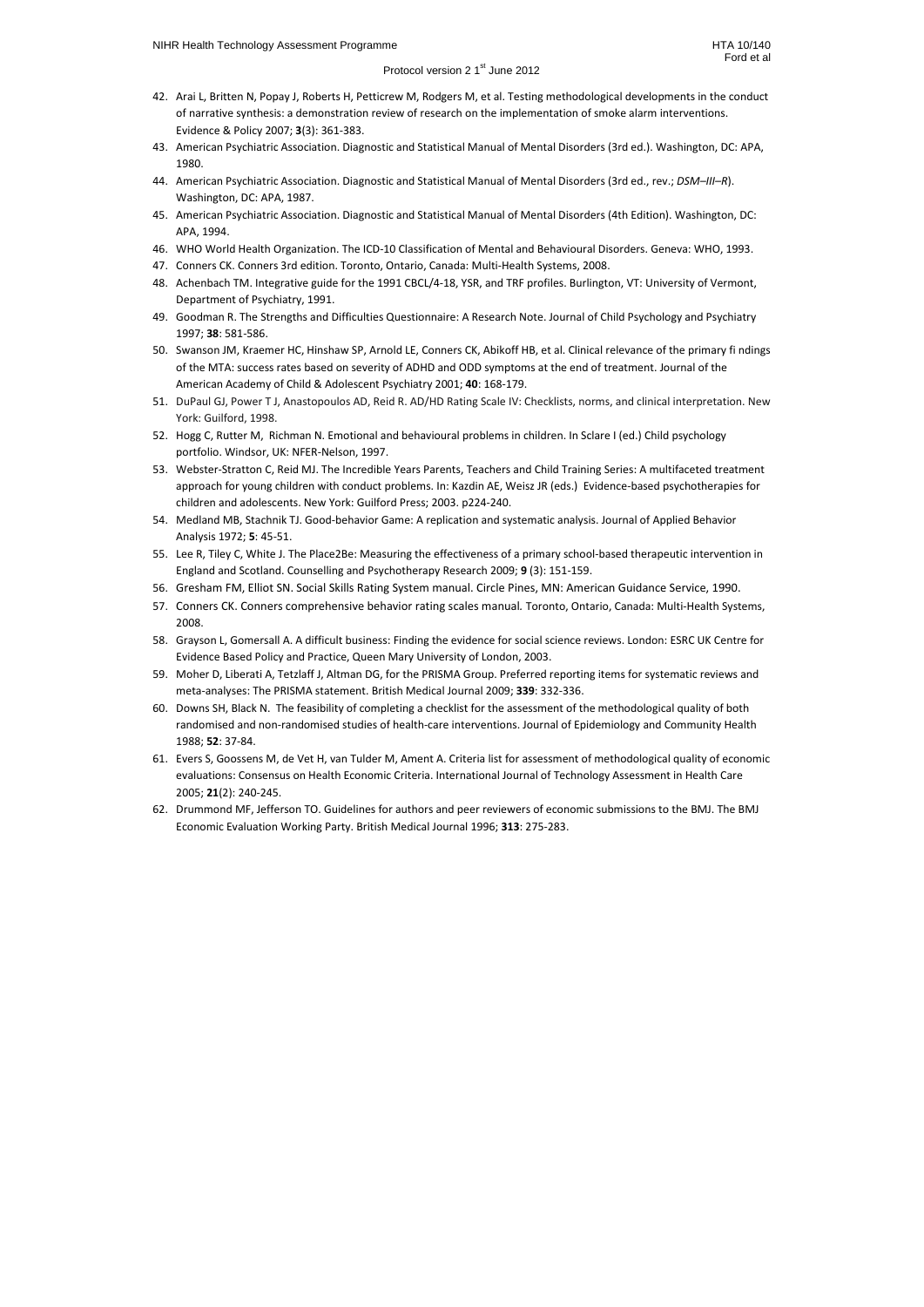- 63. Centre for Reviews and Dissemination. Systematic Reviews: CRD's guidance for undertaking reviews in healthcare. York: CRD, 2009.
- 64. Pearson M, Garside R, Moxham T, Anderson R. Preventing unintentional injuries to children in the home: a systematic review of the effectiveness of programmes supplying and/or installing home safety equipment. Health Promotion International 2011; **26**(3): 376-392.
- 65. Medical Research Council. Developing and evaluating complex interventions: New guidance. 2008 http://www.mrc.ac.uk/Utilities/Documentrecord/index.htm?d=MRC004871 (accessed 30 April 2012).
- 66. Hannes K, Lockwood, C. Synthesizing qualitative research: Choosing the Right Approach. London: John Wiley & Sons, 2011.
- 67. Wallace A, Croucher K, Quilgars D, Baldwin S. Meeting the challenge: Developing systematic reviewing in social policy. Policy & Politics. 2004; **32**(4): 455-470.
- 68. Noblit GW, Hare RD. Meta-ethnography: Synthesizing qualitative studies. London: Sage Publications, 1988.
- 69. Pound P, Britten N, Morgan M, Yardley L, Pope C, Daker-White G, et al. Resisting medicines: a synthesis of qualitative studies of medicine taking. Social Science & Medicine. 2005; **61**(1): 133-155.
- 70. Garside R, Britten N, Stein K. The experience of heavy menstrual bleeding: a systematic review and meta-ethnography of qualitative studies. Journal of Advanced Nursing. 2008; **63**(6): 550-562.
- 71. Paterson BL, Canam C. Meta-study of qualitative health research: A practical guide to meta-analysis and meta-synthesis. London: Sage Publications, 2001.
- 72. Kreis J, Puhan MA, Schünemann HJ, Dickersin K. Consumer involvement in systematic reviews of comparative effectiveness research. Health Expectations. 2012; doi: 10.1111/j.1369-7625.2011.00722.x
- 73. Lamb R. Lamb Inquiry: Special educational needs and parental confidence. Nottingham: DCSF, 2009.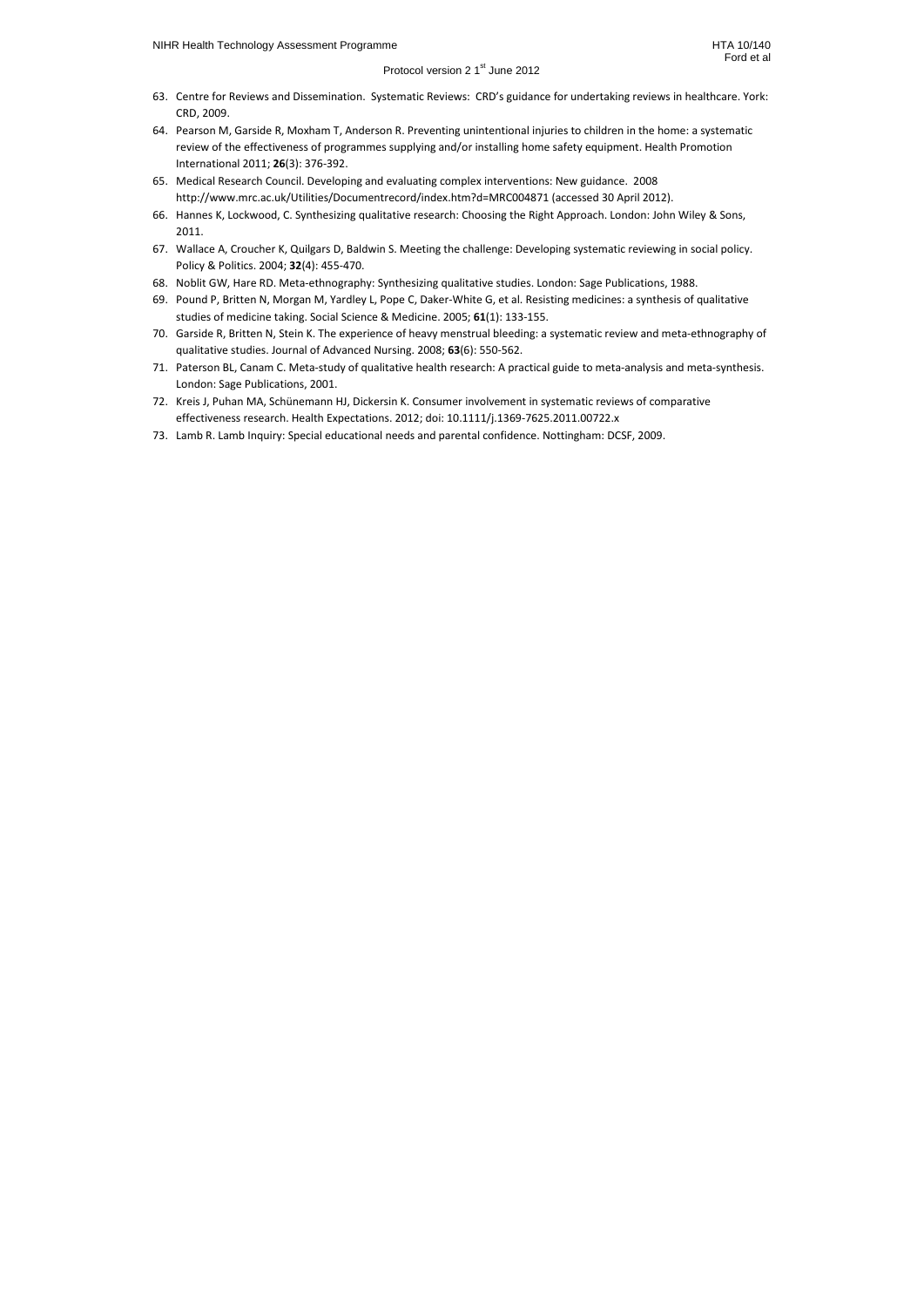# Appendix I – Draft search strategy

Database: Ovid MEDLINE(R) In-Process & Other Non-Indexed Citations and Ovid MEDLINE(R) <1980 to Present> Search Strategy:

--------------------------------------------------------------------------------

1 exp "Attention Deficit and Disruptive Behavior Disorders"/ (19354)

- 2 ADHD.ti,ab. (11041)
- 3 ADHS.ti,ab. (387)
- 4 ADDH.ti,ab. (106)
- 5 attention deficit.ti,ab. (13928)
- 6 hyperactiv\*.ti,ab. (31832)
- 7 (hyper adj1 activ\*).ti,ab. (323)
- 8 (Conduct adj3 (problem<sup>\*</sup> or difficult<sup>\*</sup> or disorder<sup>\*</sup> or issue<sup>\*</sup>)).ti,ab. (4948)
- 9 (Attention adj3 (problem<sup>\*</sup> or difficult<sup>\*</sup> or disorder<sup>\*</sup> or issue<sup>\*</sup>)).ti,ab. (18075)
- 10 hyperk\*.ti,ab. (14593)
- 11 minimal brain.ti,ab. (723)
- 12 inattenti\*.ti,ab. (3564)
- 13 impulsiv\*.ti,ab. (9463)
- 14 restless\*.ti,ab. (5055)
- 15 overactiv\*.ti,ab. (8668)
- 16 or/1-15 (83853)
- 17 school\*.ti,ab. (168012)
- 18 college\*.ti,ab. (71618)
- 19 nurser\*.ti,ab. (7095)
- 20 preschool\*.ti,ab. (15826)
- 21 kindergarten\*.ti,ab. (3463)
- 22 classroom\*.ti,ab. (8584)
- 23 elementary.ti,ab. (15805)
- 24 education\* setting\*.ti,ab. (901)
- 25 ((education\* or behavio?r\*) adj unit\*).ti,ab. (333)
- 26 education\* establishment\*.ti,ab. (212)
- 27 education\* system\*.ti,ab. (1868)
- 28 learning environment\*.ti,ab. (1865)
- 29 learning establishment\*.ti,ab. (4)
- 30 teaching environment\*.ti,ab. (183)
- 31 teaching establishment\*.ti,ab. (3)
- 32 teacher\*.ti,ab. (25700)
- 33 early years.ti,ab. (2150)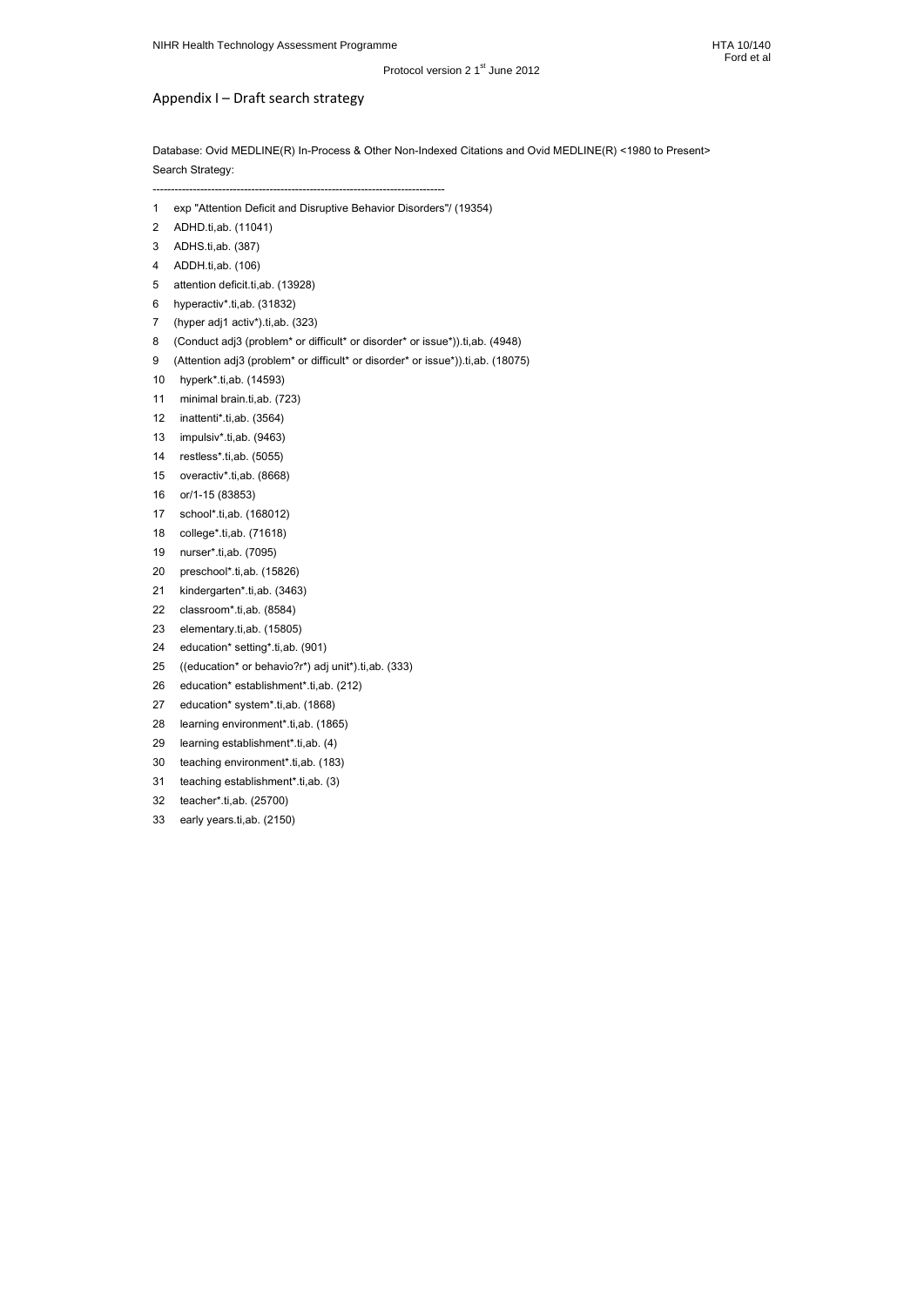- 34 foundation stage.ti,ab. (6)
- 35 summer treatment program\*.ti,ab. (29)
- 36 breakfast club\*.ti,ab. (9)
- 37 holiday club\*.ti,ab. (1)
- 38 pupil\*.ti,ab. (19304)
- 39 student\*.ti,ab. (147939)
- 40 or/17-39 (388188)
- 41 intervention\*.ti,ab. (444875)
- 42 strateg\*.ti,ab. (467775)
- 43 program\*.ti,ab. (488695)
- 44 project\*.ti,ab. (190437)
- 45 train\*.ti,ab. (276436)
- 46 support\*.ti,ab. (828126)
- 47 therap\*.ti,ab. (1569181)
- 48 (Behavio?r\* adj2 (management or modification\* or medicine or treatment\*)).ti,ab. (13142)
- 49 (education\* adj2 (management or modification\* or treatment\*)).ti,ab. (3551)
- 50 (classroom adj2 (management or modification\* or treatment\*)).ti,ab. (106)
- 51 (playground adj2 (management or modification\*)).ti,ab. (3)
- 52 (psychosocial adj2 (management or modification\* or treatment\*)).ti,ab. (1894)
- 53 (cognitive adj2 (management or modification\* or treatment\*)).ti,ab. (3400)
- 54 behavio?r change technique\*.ti,ab. (63)
- 55 bct\*.ti,ab. (1318)
- 56 exercise\*.ti,ab. (172127)
- 57 (social adj2 play).ti,ab. (529)
- 58 (free adj2 play).ti,ab. (826)
- 59 (physical adj2 (education or activit\*)).ti,ab. (48135)
- 60 meditat\*.ti,ab. (2358)
- 61 class\* size\*.ti,ab. (323)
- 62 seating.ti,ab. (1533)
- 63 incredible years.ti,ab. (66)
- 64 Triple P.ti,ab. (78)
- 65 good behavio?r game.ti,ab. (32)
- 66 123 magic.ti,ab. (1)
- 67 place2be.ti,ab. (0)
- 68 reinforcement.ti,ab. (20974)
- 69 punishment\*.ti,ab. (4328)
- 70 response cost.ti, ab. (160)
- 71 time out.ti, ab. (842)
- 72 reward\*.ti,ab. (26556)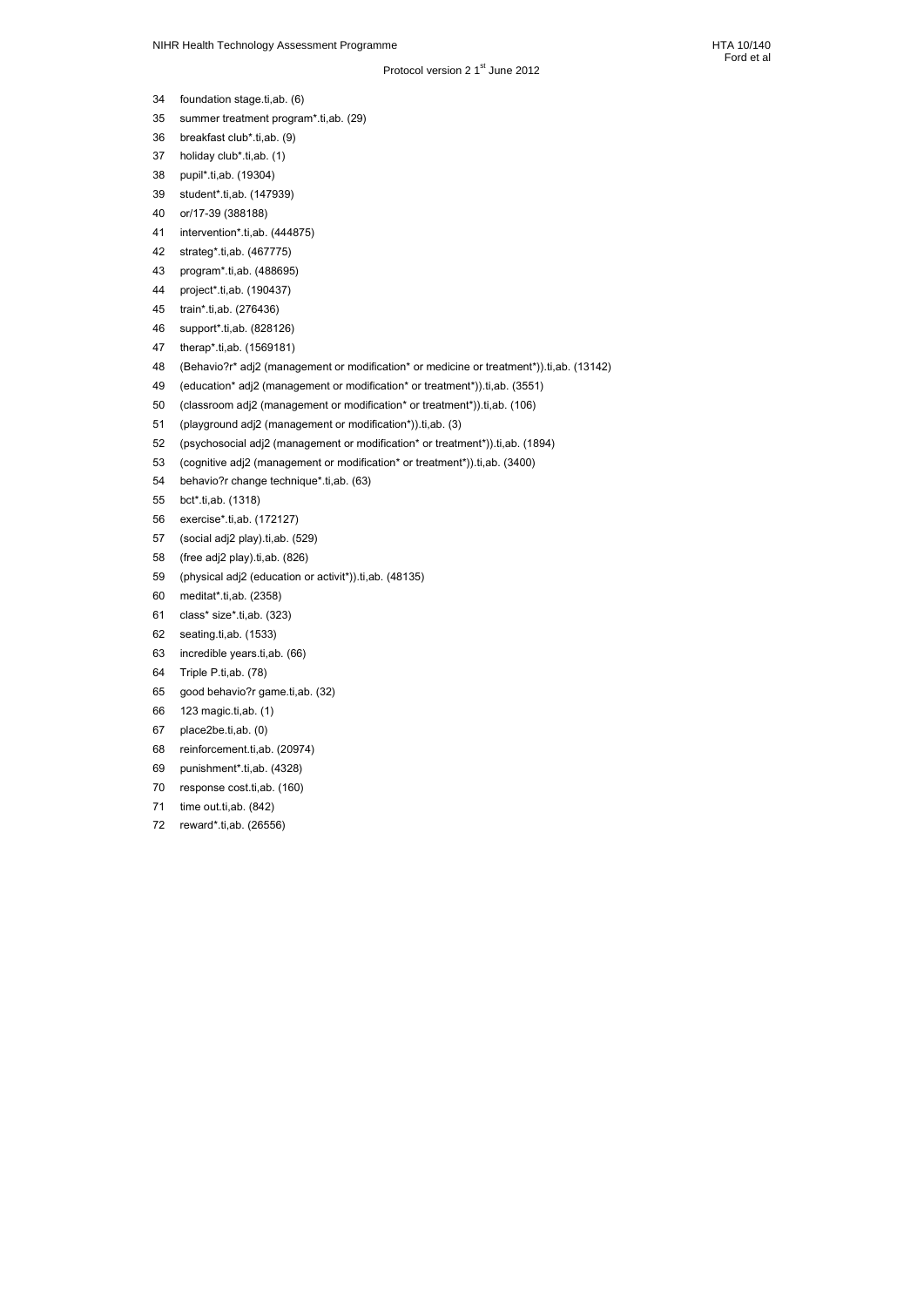Ford et al

- 73 prize\*.ti,ab. (4884)
- 74 privilege\*.ti,ab. (7414)
- 75 teacher pupil relationship\*.ti,ab. (9)
- 76 teacher student relationship\*.ti,ab. (74)
- 77 (Family adj2 school adj (partnership\* or relationship\* or involvement)).ti,ab. (31)
- 78 (Parent adj2 school adj (partnership\* or relationship\* or involvement)).ti,ab. (10)
- 79 (school adj2 parent adj (partnership\* or relationship\* or involvement)).ti,ab. (10)
- 80 (home adj2 school adj (partnership\* or relationship\* or involvement)).ti,ab. (4)
- 81 rule\*.ti,ab. (98359)
- 82 (routine or routines).ti,ab. (175092)
- 83 contingent attention.ti,ab. (17)
- 84 daily report\*.ti,ab. (260)
- 85 think\* time.ti,ab. (30)
- 86 extra time.ti,ab. (416)
- 87 quiet.ti,ab. (7626)
- 88 indoor pass.ti,ab. (0)
- 89 verbal correction\*.ti,ab. (9)
- 90 instruct\*.ti,ab. (52509)
- 91 clear commands.ti,ab. (1)
- 92 social stor\*.ti,ab. (29)
- 93 (weigh\* adj2 (jacket\* or vest\* or belt\*)).ti,ab. (112)
- 94 (lesson adj2 structure\*).ti,ab. (4)
- 95 (goal\* adj3 setting).ti,ab. (2144)
- 96 (target\* adj3 setting).ti,ab. (523)
- 97 behavio?r book.ti,ab. (0)
- 98 (peer adj2 (support or tutor\*)).ti,ab. (1509)
- 99 champion\*.ti,ab. (2656)
- 100 mentor\*.ti,ab. (6442)
- 101 counsell\*.ti,ab. (16813)
- 102 coach\*.ti,ab. (5135)
- 103 cwpt.ti,ab. (4)
- 104 computer\*.ti,ab. (207534)
- 105 ICT.ti,ab. (2083)
- 106 (information adj2 technology).ti,ab. (6112)
- 107 social skills.ti,ab. (2566)
- 108 social problem solving.ti,ab. (314)
- 109 life skills.ti,ab. (537)
- 110 (anger adj2 (strateg\* or manag\* or modification\*)).ti,ab. (297)
- 111 CBT.ti,ab. (3745)